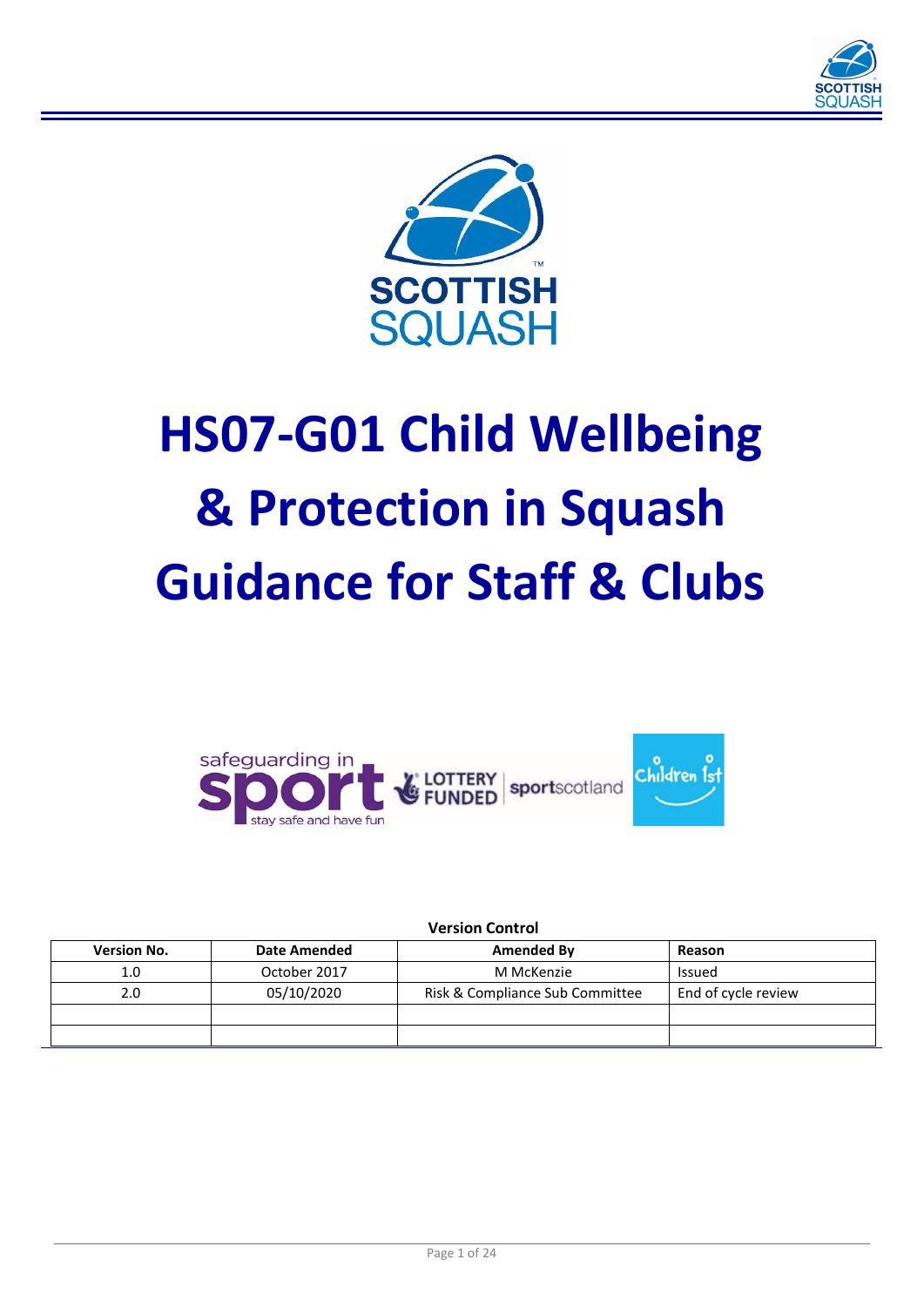

Blank page – designed to be rear of front cover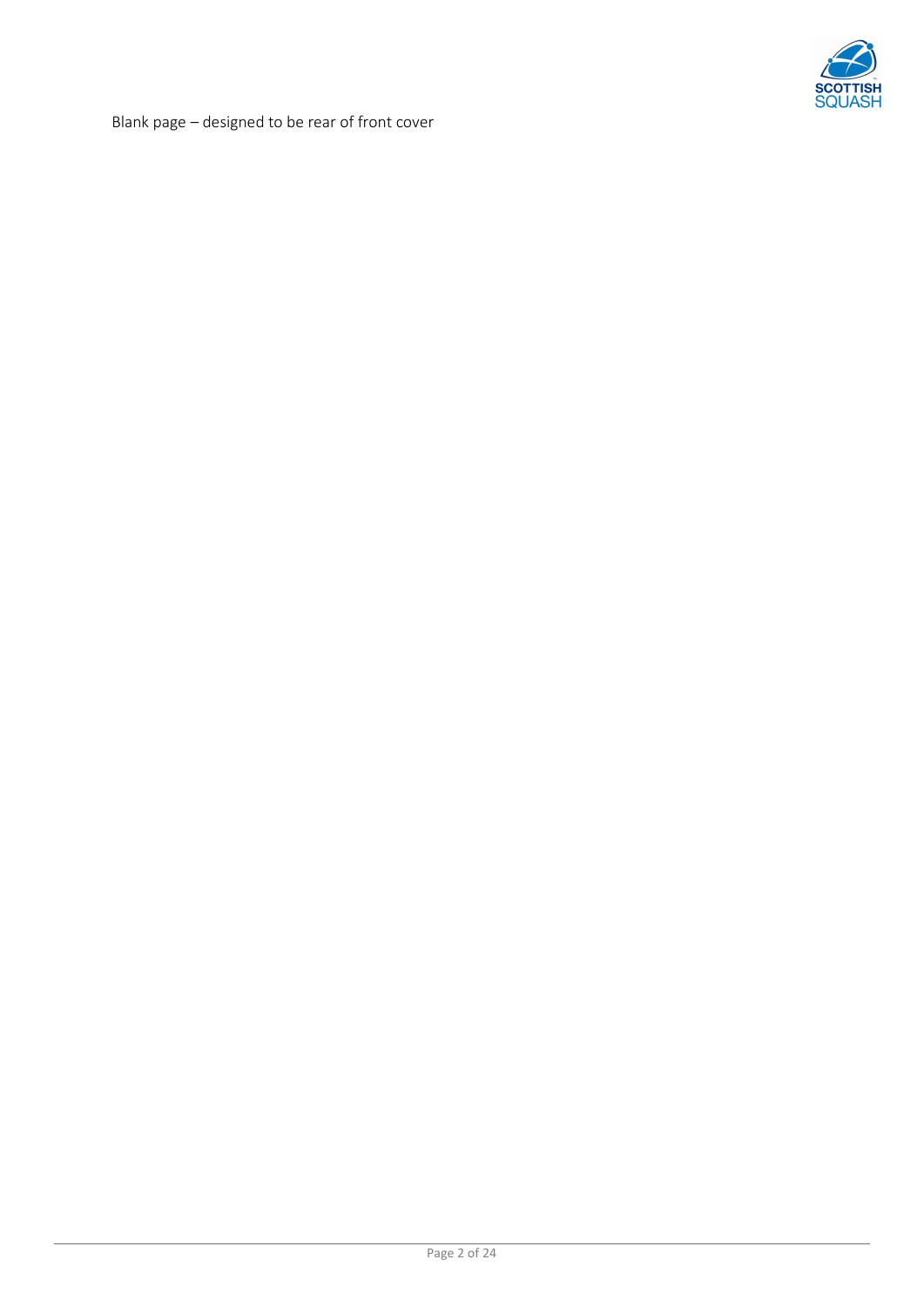

This packis a collection of good practice guidelines and templates that your club can use to help promote children's wellbeing and help to keep them safe in sport. It is regularly reviewed and incorporates any new and updated child wellbeing and protection guidance and legislation. In sport, a child or young person is defined as someone under the age of 18.

# In order to ensure your club is a safe environment for children and young people it is recommended that all sections of this pack are implemented whether using your existing policies or the templates provided.

The packis written with staff and member clubs in mind. It provides guidance and support for staff and volunteers working with children in sports clubs and any member of staff or volunteer taking on the role of Child Wellbeing and Protection Officer (CWPO). It should be read in conjunction with other relevant policies and procedures.

You can use it:

- in its entirety or select only the relevant sections
- $\bullet$  to look at what is already in place at your club to confirm the positives and or identify any gaps
- to develop policies and procedures templates can be used as is or changed to suit your club's needs

Throughout this guidance we will refer to the sports volunteers/staff. By this we mean anyone involved in the delivery of the sport for example paid or unpaid staff including volunteer coaches, parent helpers, officials etc.

# Further Support

Further guidance and support is available from your governing body Lead Child Wellbeing and Protection Officer and the Children 1<sup>st</sup> Safeguarding in Sport Service.

If you have an immediate and serious concern about the safety of a child, contact the police and/or social work child protection team. Contact details of social work can be found on the relevant local authority website.

# Club Child Wellbeing & Protection Policy

**Your club must have a child wellbeing and protection policy statement and related procedures and guidance** that are adopted at the highest level, such as the club's organising committee. They should be clearly communicated to the children and their parents/carers. It is recommended that you issue a clear statement of intent so that everyone understands the club's position on promoting the wellbeing of the children involved in its activities. Please see appendix for a template of Child Protection Policy Statement. (1)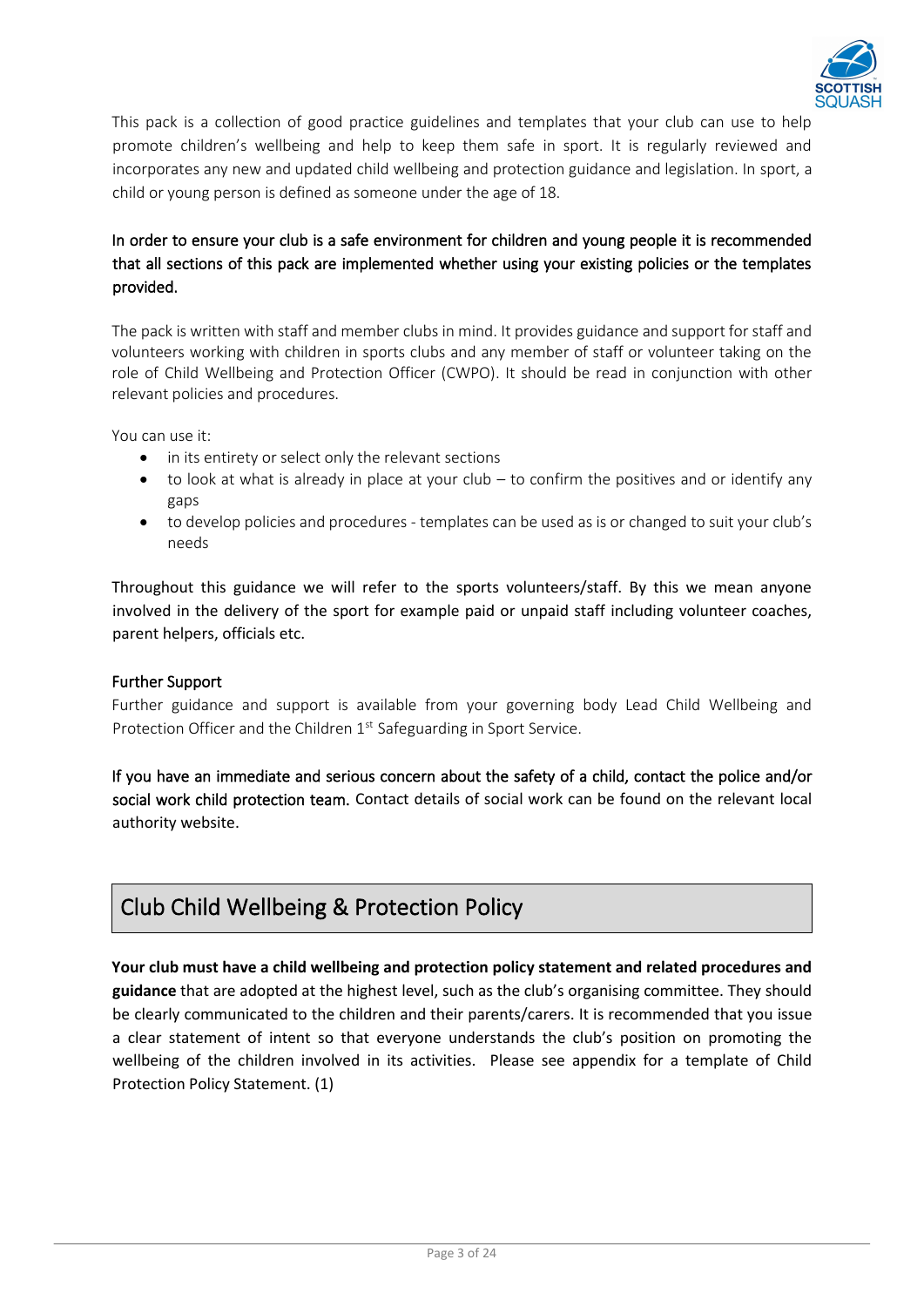

# CLEAR ROLES & RESPONSIBILITIES

All squash clubs within Scottish Squash with junior participants must appoint a Child Wellbeing and Protection Officer (CWPO) and, if possible, another person who can support the CWPO and deputise in their absence. The CWPO should be the main point of contact and make it easy for everyone to know who to go to if they need:

- support
- advice
- training
- to report a concern

The CWPO, with the support of the organising committee, will 'champion' good practice and make sure club policies and procedures are put in place. Contact details and the role of the CWPO should be widely and easily accessible and understood by the sports volunteers/staff, children and carers. During periods when the CWPO is unavailable it must be clear who the designated deputy for child wellbeing and protection is in their absence.

Please see appendix for job description of Child wellbeing and protection officer, (2).

# SAFE RECRUITMENT

A well-run recruitment process is part of the club's commitment to putting the protection and wellbeing of children first. Many jobs are done by volunteers who have been recruited informally. If a job involves working with children, the club has a legal and moral responsibility to ensure that the person appointed is suitable. The checklist below gives essential steps to make sure the club meets its duty.

A checklist for appointment is included in appendix, (3)

# **PVG Explained**

Your club has a legal duty, under the Protection of Vulnerable Groups (Scotland) 2007 Act, to make sure that the adults who are authorised to work or volunteer with children on behalf of the club are not on the Children's List. The Children's List is a list of individuals who have been barred from working with children by Disclosure Scotland.

The person/s in the club who are responsible for making the decisions about appointments and for managing the sports volunteers/staff should be clearly identified. The Club Child Wellbeing and Protection Officer will play an important advisory role in relation to appointments to work with children, but will not usually be responsible for the final decision about appointments. All clubs have been sent out guidance on the PVG Scheme and this document is also available on the Scottish Squash website. It is worth pointing out at this stage that it is a common misunderstanding that a club will be contacted by Disclosure Scotland in the event of any new information becoming available about a PVG Scheme Member. This is not the case. A club will only be informed by Disclosure Scotland if any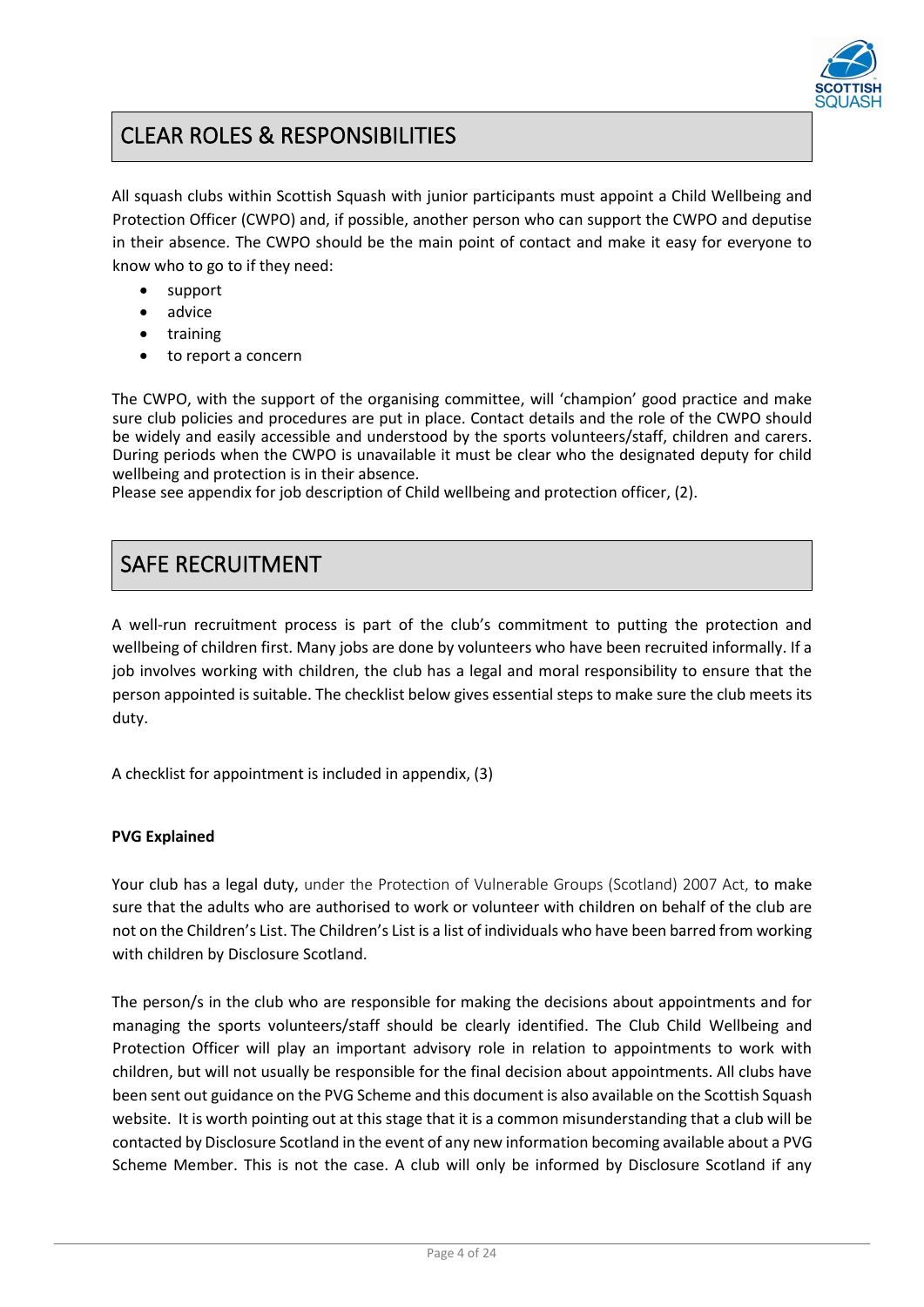

relevant new information becomes available about a member of the sports volunteers/staff. For example a club will be contacted if the individual is being considered for listing because they have received a conviction for harming a child, but they will not be contacted if the PVG Scheme Member receives a dangerous driving conviction. This should be borne in mind for clubs using employees/volunteers for transporting children to training and events. In this case a PVG update should be undertaken annually.

# When a PVG Scheme Member leaves

If a PVG Scheme member is no longer in regulated work with children on behalf of the club, Disclosure Scotland should be notified. Should a member of the sports volunteers/staff not be in contact for three months or more, inform Disclosure Scotland that the individual is no longer in regulated work with children.

# Existing PVG Scheme Members

If the person you want to appoint to a position of regulated work is already a PVG scheme member, you should request a 'Scheme Record Update' from Disclosure Scotland. This will register the club's connection to and interest in this person and provide you with any relevant updated information since the application was made.

# **Self-declaration**

This informs the club of previous convictions or investigations that might be relevant when taking an employment decision. Self-declaration forms should be completed anytime an individual applies for a PVG membership or Scheme Record Update. This step in the recruitment process has important legal implications. For more information please review the Safeguarding in Sport Self Declaration Briefing Paper: http://www.children1st.org.uk/media/4265/sgb\_self\_dec\_briefing\_paper\_jan\_2016.pdf

# **References**

Always request and check 2 references. At least one reference should be from a role that involved working with children. References from relatives are not acceptable. These can be verbal or written. Record verbal references - who the reference was from and what was said.

### **Induction & Training**

When a new post holder starts at the club the Child Wellbeing and Protection Officer should:

- agree what training they need (e.g. safeguarding and protecting children) and when it should be done by
- explain the child protection policy and procedures, including the code of conduct
- get written agreement to abide by Child Protection and Wellbeing policies and the Code of Conduct for working with children

#### **Trial period**

It is recommended that the club and any new members of the sports volunteers/staff agree a trial period to make sure that the role is a good fit for both.

#### **Monitoring and Performance review**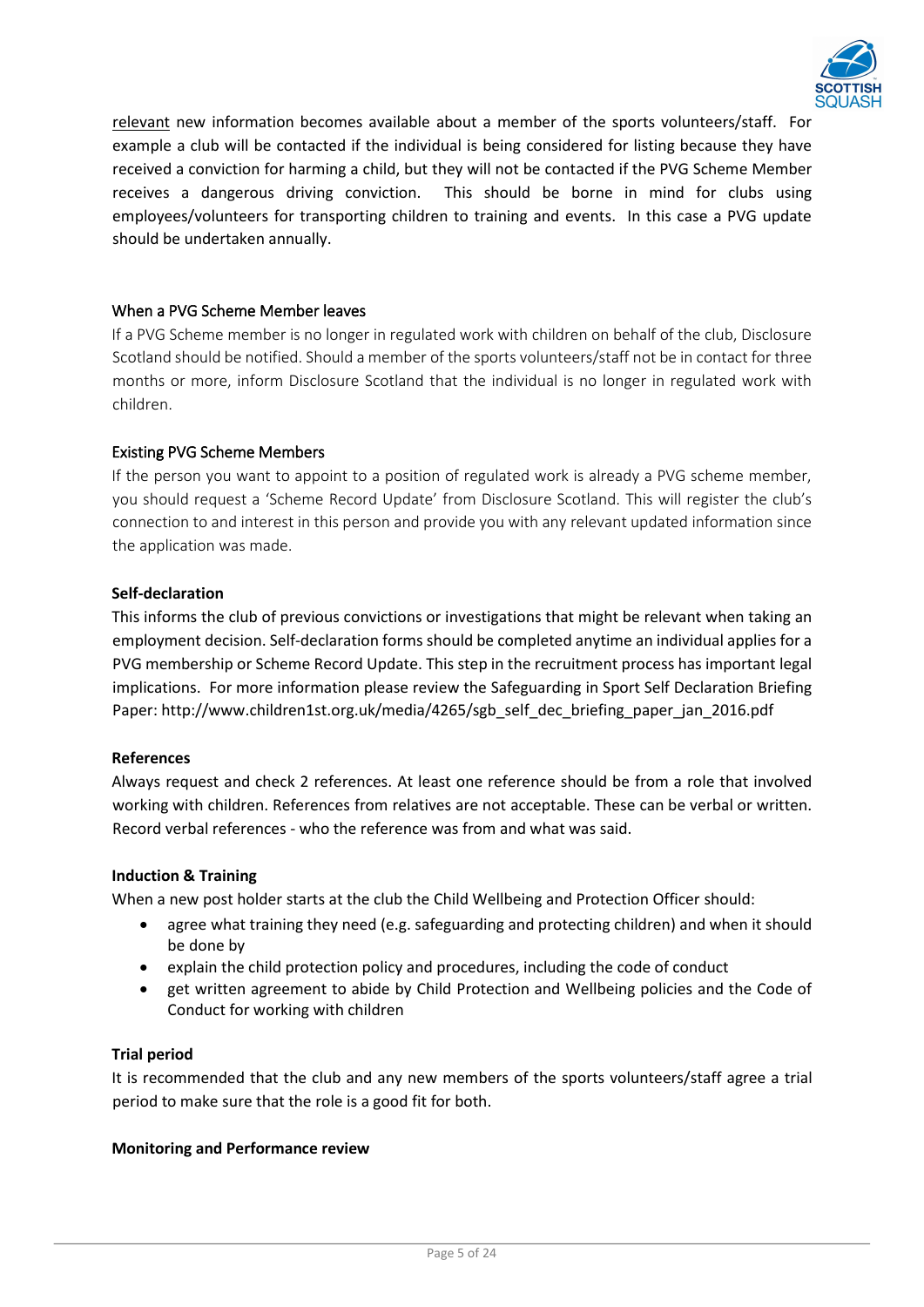

The club should monitor the performance of the individual doing regulated work. This gives an opportunity to check on progress and address any problems or concerns.

See Appendix (4) for information on PVG which may be useful to share with people who you are considering to do regulated work with children at your club.

See Appendix (5) for Self Declaration Form for staff/volunteers undertaking work with children.

# CODES OF CONDUCT

A code of conduct for working with children is used to make clear:

- what behaviour is acceptable and unacceptable
- the standards of practise expected when working on behalf of the club
- the basis for challenging and improving practise

Everyone working with children on behalf of your club should sign up to your club's code of conduct. Members of the sports volunteers/staff must be clear about the expectations on them when involved in activities with children. Children and the parents/carers involved in activities should also be clear about what they can expect from the adults working with them. The club's code of conduct is most useful if shared publicly and widely.

The sports volunteers/staff, children and parents/carers support and understand codes of conduct best when they are involved in drawing them up and have the opportunity to discuss regularly what is acceptable and unacceptable behaviour.

Concerns about breach of the code of conduct should be taken seriously and responded to in line with the complaints policy, performance management policy, disciplinary procedure and/or procedures for responding to concerns.

#### **Code of conduct for parents/carers and children**

Children and their parents/carers should also be clear about the expectations placed upon them.

It can be very beneficial to ask children as a group to discuss this in their group/team and to agree what the consequences of breaking these rules should be. This could be done at the start of a season, before a trip away from home, or as part of a welcome session at a residential camp.

#### **Good spectator behaviour is important**

Pressure on children and the bad behaviour of adults on the side-line can make children drop out of sport. Clubs should promote good side-line behaviour and make it clear that if children or officials are abused, action will be taken.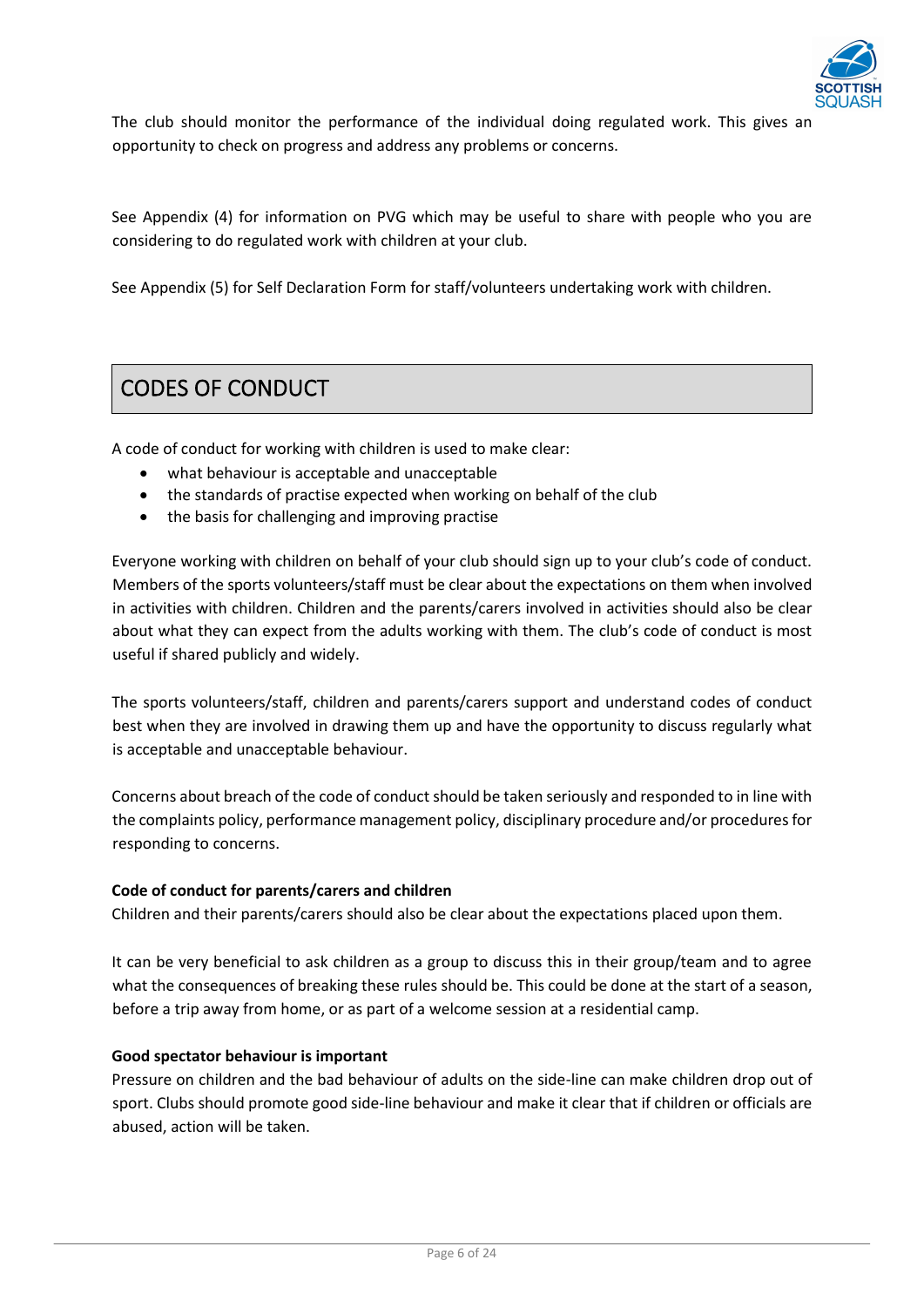

Further guidance and support is available from the Lead Child Wellbeing & Protection Officer at Scottish Squash: T: 0131 374 2020 E: child.protection@scottishsquash.org

and the Children 1st Safeguarding in Sport Service: T: 0141 419 1156 E: safeguardinginsport.org.uk W: www.safeguardinginsport.org.uk

See Appendix (6) for Code of Conduct for Working with Children

See Appendix (7) for Player Code of Conduct

# SAFE IN SPORT – GOOD PRACTICE GUIDELINES

This club has *a duty of care* towards all children involved in its activities. Although it is not possible to give guidance for all possible circumstances, the Good Practice Guidelines are based on best practice and cover some of the most common situations. They apply to all young people under the age of 18, but common sense should be applied when considering the circumstances of older children.

# **ADULT TO CHILD RATIOS**

As a general guide a ratio of 1:10 is recommended in the National Care Standards for children 8 – 16 years, see also Guidelines on Away Trips on the Scottish Squash website.

Activities should be planned to involve *at least* two adults, preferably one male and one female. As a general guide, the following factors will also be taken into consideration in deciding how many adults are required to safely supervise children:

- The number of children involved in the activity
- The age, maturity and experience of the children
- Whether any of the group leaders or children has a disability or special requirements
- Whether any of the children have challenging behaviour
- The particular hazards associated with the activity
- The particular hazards associated with the environment
- The level of qualification and experience of the leaders
- The programme of activities
- Whether there are volunteers under the age 18

# **FIRST AID AND THE TREATMENT OF INJURIES**

Parents/carers must complete a *Partnership with Parents/Carers Form,* see appendix (8) before their child participates in sport. This ensures that sports volunteers/staff running an event or activity are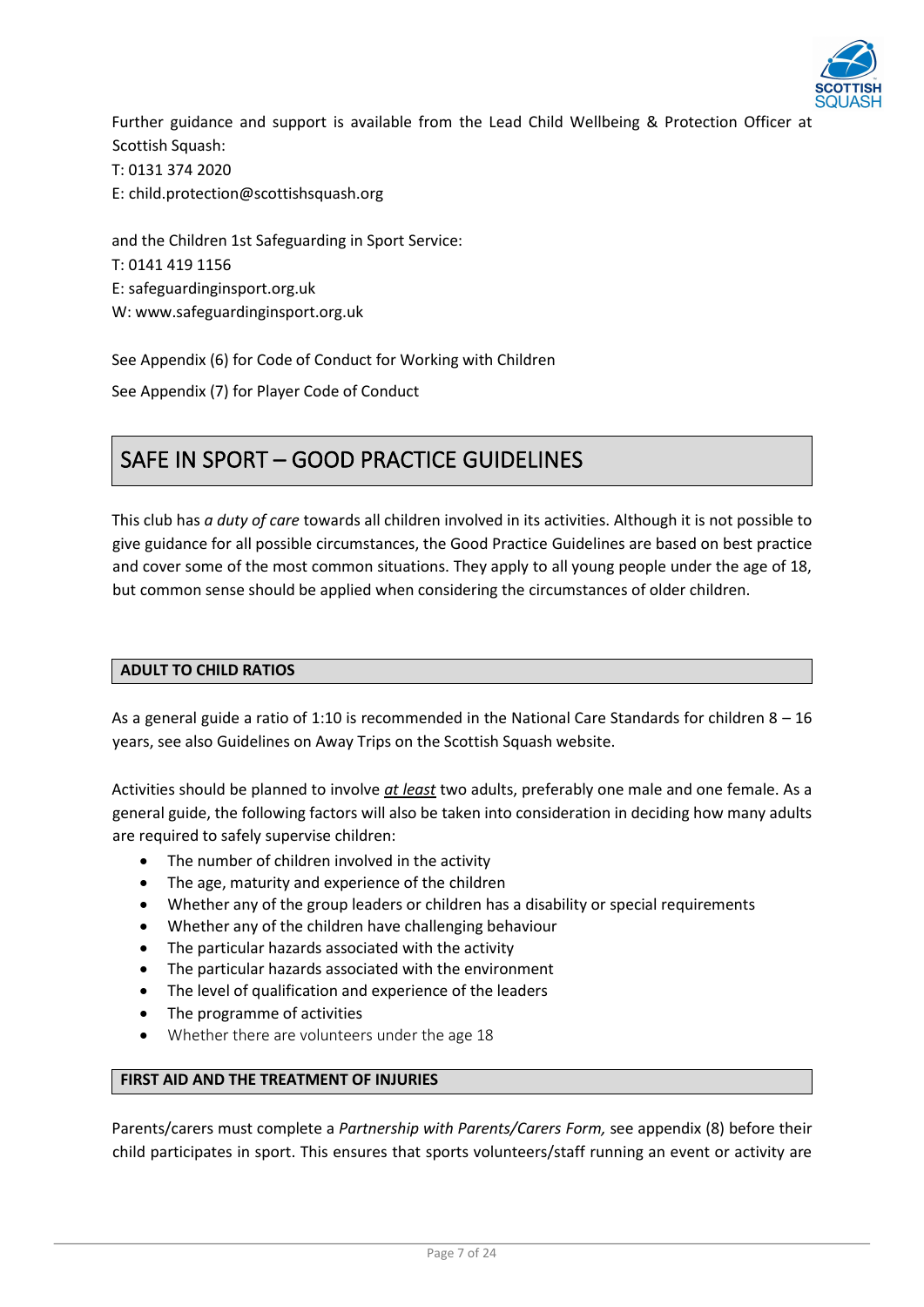

made aware of any pre-existing medical conditions, or medicines being taken by participants or existing injuries and treatment required.

- Have an accessible and well-resourced first aid kit and a working telephone at the venue.
- Where possible, access to medical advice and/or assistance should be made available.
- Only those with a current, recognised First Aid qualification should treat injuries.
- Inform parents/carers as soon as possible of any injury and action taken.
- A *Concern Recording Form* see appendix, (9) should be completed if a child sustains a significant injury and the details of any treatment given recorded. Good sense or sport specific guidance should be used to determine which injuries are significant.
- The circumstances of any accidents that occur should be recorded and reviewed to avoid it happening again.

# VOLUNTEERS AGED 17 OR UNDER

While some children under the age of 16 may be in 'regulated work' with children they should not be placed in positions of sole responsibility for other children. They should be supervised by a more senior qualified coach or volunteer who has been appropriately vetted.

Volunteers aged 17 and under should be assessed for their suitability to work with children. There is no lower age limit for PVG membership. Where the post meets the 'regulated work' criteria, membership of the PVG Scheme should be considered.

Young volunteers may come under different pressures (e.g. lack of respect from peers) and closeness in age could lead to the development of friendships or romantic/sexual relationships. Regular supervision, training and extra support is recommended. Supervision ratios should also be reassessed, as a young volunteer may not be as capable of overseeing a group of children and young people as an adult in the same position.

#### **PHYSICAL CONTACT**

Any necessary physical contact during sport sessions should respect and be sensitive to the needs and wishes of the child and should take place in a culture of dignity and respect. Children should be encouraged to speak out if they feel uncomfortable.

#### **Demonstrating a Technique**

In the first instance, techniques should be delivered by demonstration (either by the coach or an athlete who can display the technique safely).

If physical contact is necessary, for example to provide support, this should be clearly explained to the child in advance and he/she should be given the chance to opt out. Physical support should be provided openly and must always be proportionate to the circumstances.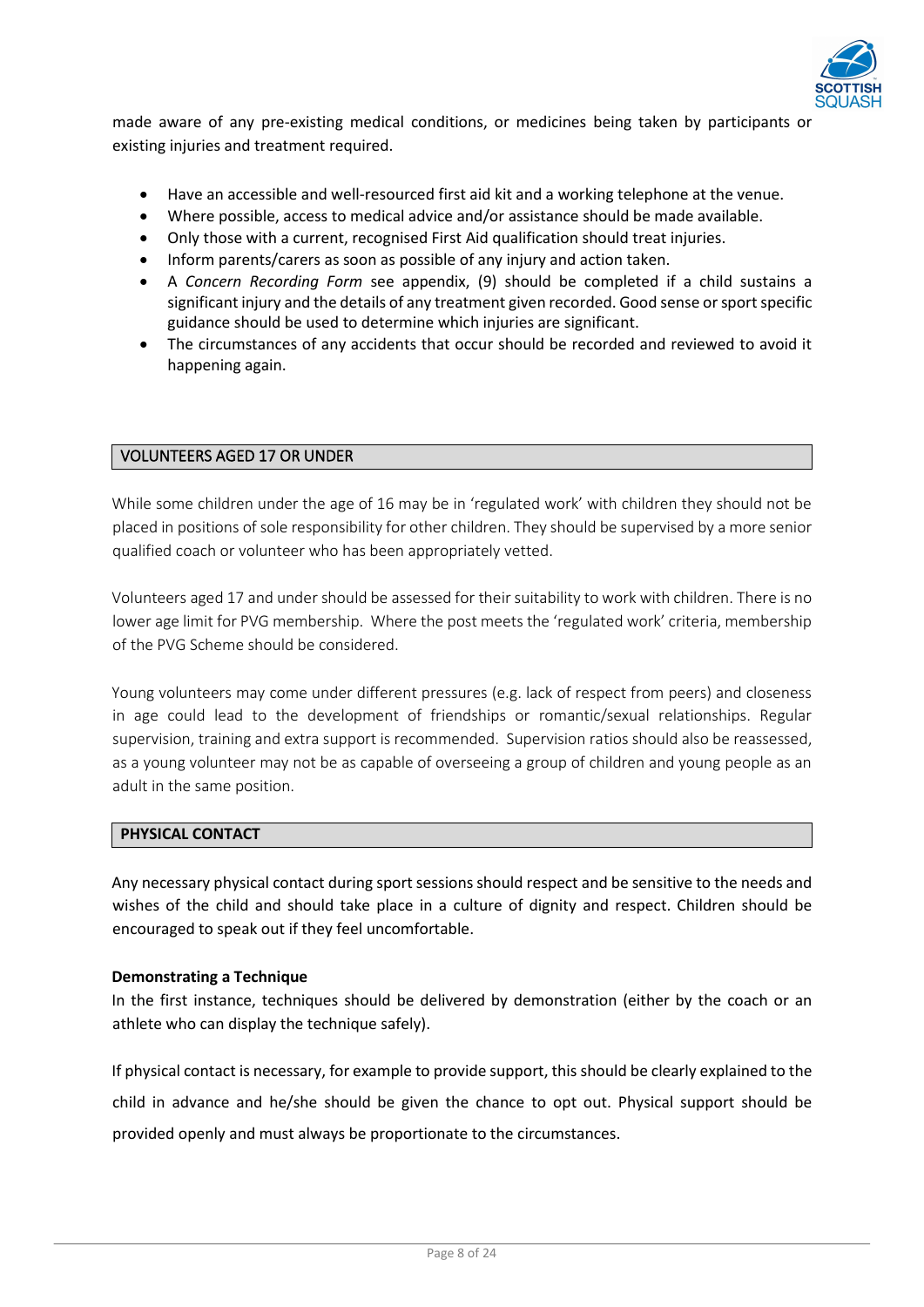

# **SEXUAL ACTIVITY & GROOMING**

Within sport intimate relationships can occur. This section looks at both sexual activity among young people and that between adults and young people.

A person in a legally defined 'position of trust' who takes advantage of their position to develop an intimate relationship with a child/young person may be committing a criminal offence known as 'abuse of trust'. Sports coaching is not currently defined in law as a 'position of trust', but the principle of the law should be followed and captured in your club's policies.

The notion of 'positions of trust' applies as much to young people in leadership roles as it does to adults.

# **Young people**

Sexual activity between children/young people at team events, in sports facilities and at social activities organised by the club should be discouraged.

Criminal sexual behaviour committed by a young person should be referred to the police or social services. This may also lead to disciplinary action in accordance with the sport and club's disciplinary procedure.

For more information see the National Guidance on 'Under-age Sexual Activity: Meeting the Needs of Children and Young People and Identifying Child Protection Concerns': http://www.gov.scot/resource/doc/333495/0108880.pdf

#### **Adults**

**Sexual activity between adults and children under the age of 16** is illegal and must be reported to the police.

Sexual activity between adults and young people (aged 16+) involved in sport raise serious issues given the power imbalance in the relationship. Even if a young person is of the age of consent, the power of the adult over that young person may influence their ability to genuinely consent to sexual activity. For example, a coach may have significant power or influence over a young person's sporting career.

Sexual activity between adults and young people (16+) involved in sport should therefore be prohibited when the adult is in a position of trust or authority (coach, trainer, official). This should be communicated clearly to adults in such positions at the outset and clear procedures drawn up to deal with such a situation promptly, fairly and consistently.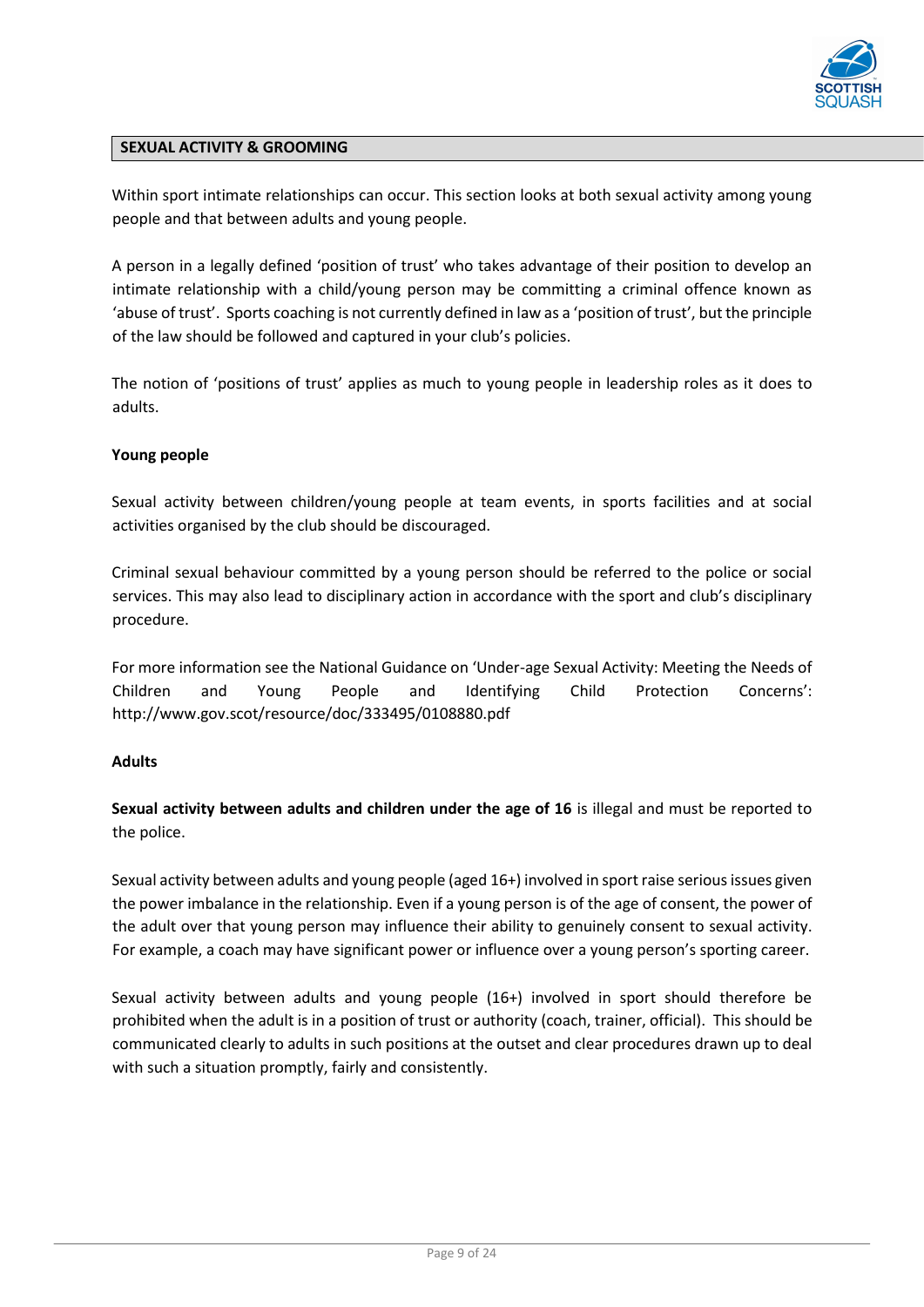

# **Grooming**

Most adults involved in sport with children participate with the aim of providing a fun and positive experience for the children taking part. However, some may use sport as a way of gaining access to children with the purpose of developing inappropriate intimate relationships.

People who commit sexual offences against children often first gain the trust of people around the child, such as their family and friends and those involved in sport. Those who commit offences work hard to portray themselves as caring and trustworthy and they befriend their victims to break down barriers before an offence may be committed.

This is referred to as 'grooming'. This predatory behaviour is an offence and may be prosecuted separately to direct sexual abuse. Any suspicions of grooming should be reported to police.

#### **MANAGING CHALLENGING BEHAVIOUR**

#### **Planning**

Sessions should be planned around the group and take into consideration the needs of each child. Sports volunteers/staff should consider previous and likely behaviour. There should be strategies to manage risks agreed in advance. This should identify the appropriate number of adults required to manage and support the session safely, including being able to respond adequately to safeguard the group.

From time to time sports volunteers/staff delivering sport to children may have to deal with challenging behaviour.

The following principles should be applied:

- The wellbeing of all children is the paramount consideration.
- Children must never be subject to any form of treatment that is harmful, abusive, humiliating or degrading and should always be able to maintain their respect and dignity.
- No member of staff should attempt to respond to challenging behaviour by using techniques for which they have not been trained.

None of the following should be used as a means of managing a child's behaviour:

- Physical punishment or the threat of such.
- Withdrawal of communication.
- Being deprived of food, water or access to changing facilities or toilets.
- Verbal intimidation, ridicule or humiliation.

#### **Physical Interventions**

Physical interventions should only be used as a last resort to prevent a child from injuring themselves or others or causing serious damage to property. **Only the minimum force needed to avert injury to a person or serious damage to property should be used and applied for the shortest period of time.** Physical intervention must not ever be used as a form of punishment.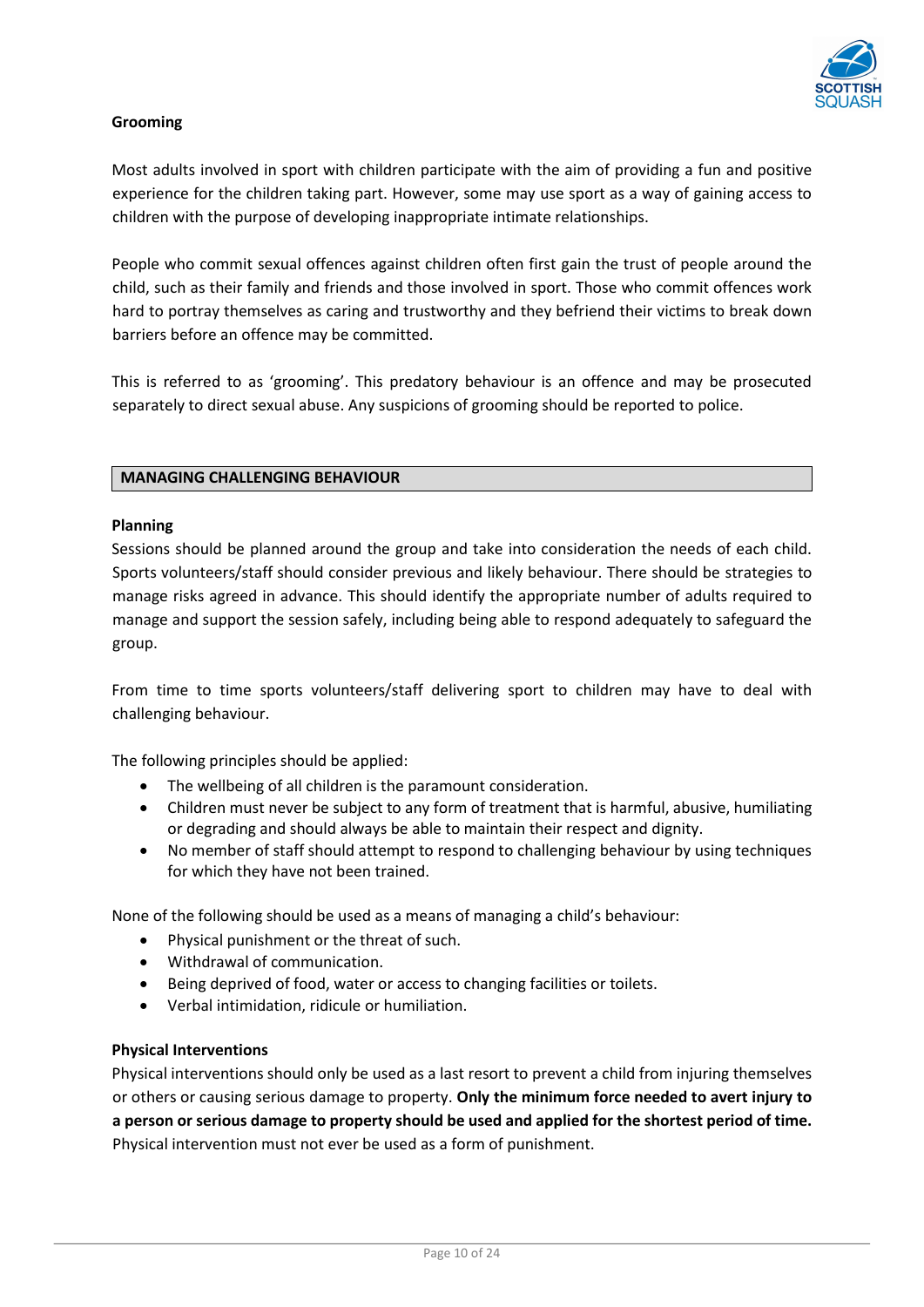

#### **TRANSPORTING CHILDREN**

Clubs do not generally take responsibility for the transport of players to and from venues. If the club does expressly accept responsibility for travel arrangements, it should undertake a risk assessment including the following areas:

- All vehicles and drivers are correctly insured.
- The driver has a valid and appropriate license.
- All reasonable safety measures are available e.g. fitted, working seatbelts or booster seats.
- There is an appropriate ratio of adults per child.
- Drivers take adequate breaks.
- If an adult is regularly transporting children on behalf of the club this may be regulated work with children as such it should be assessed whether or not this person requires a PVG check

Sports volunteers/staff should be discouraged from transporting children to activities by car. However, when this situation cannot be avoided the following guidelines should be followed:

- Request parent/carer consent in advance and provide details of the journey.
- Take all reasonable safety measures e.g. children in the back seat, seatbelts worn.
- Where possible, have another adult accompany you on the journey.

# **COLLECTION BY PARENTS/CARERS**

Make sure that start and finish times are clear and that the arrangements for collection are understood by all. Parents/carers who wish children to go home unaccompanied (according to their age and stage) should give consent in writing. Notify parents/carers that they should not drop children off too early and that they are expected to collect children promptly. Explain late collection procedures.

Have a late collection telephone contact and number on the *Partnership with Parents/Carers Form*, appendix (8) and let the parent/carer know how to contact the club if they are held up.

#### **Dealing with the situation**

If parents/carers are late when picking up their child, the wellbeing of the child will take precedence, and he/she must not be left alone. The leaders and coaches have a duty of care to the children in their charge and this continues when the activity has finished. However, it is not the responsibility of staff/volunteers to transport children home. If attempts to contact an adult who is responsible for the child fail, the CWPO and social work should be informed.

Where possible have more than one adult/leader to lock up at the end of an activity. If an adult is left in sole charge in these circumstances, they should record any actions taken and inform the CWPO and parents/carers as soon as possible.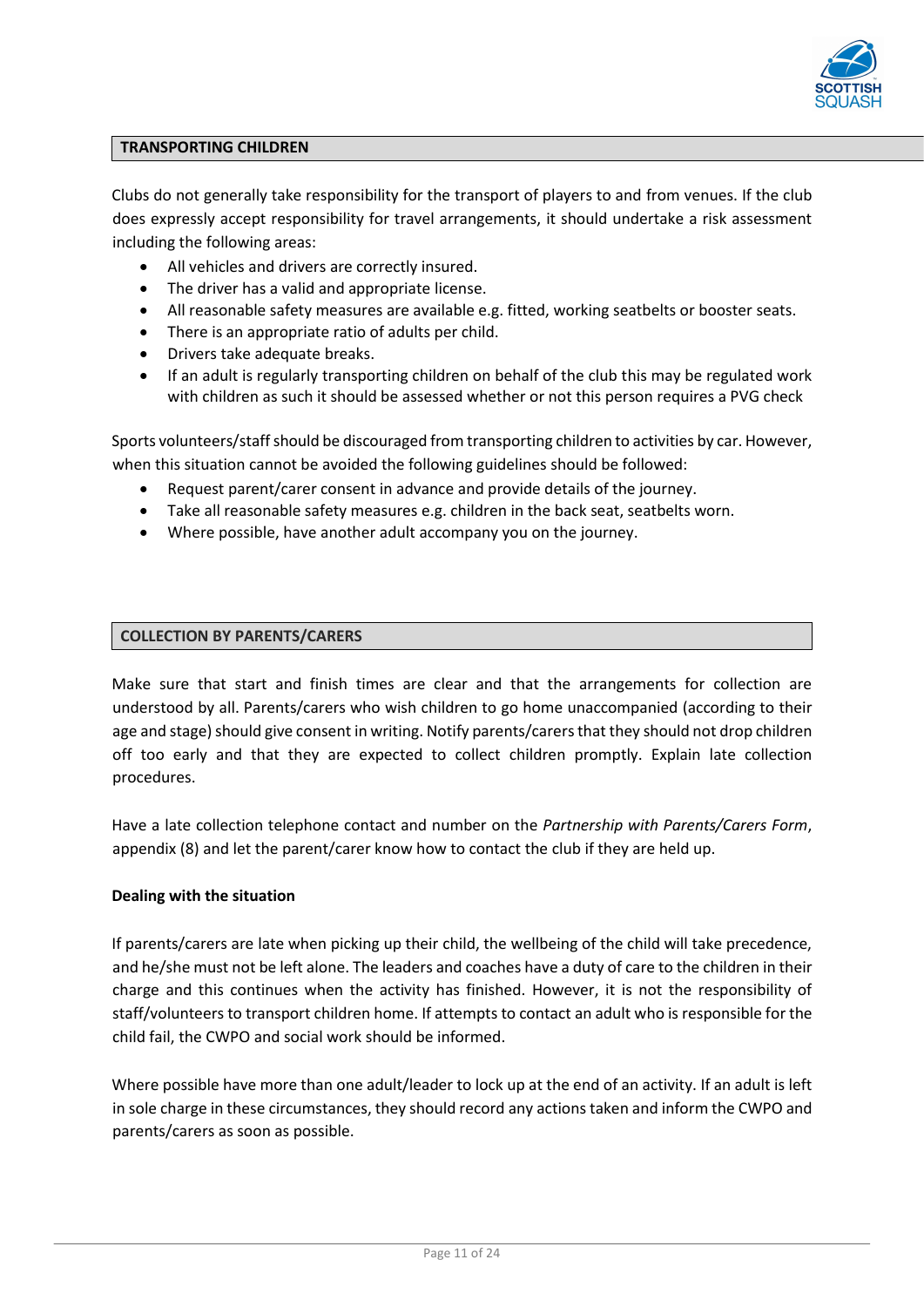

### **TRIPS AWAY FROM HOME (INVOLVING OVERNIGHT STAYS)**

See Appendix (10), also available as separate document on Scottish Squash Website

### **PROCEDURE FOR THE USE OF PHOTOGRAPHS, FILM, VIDEO**

Children must be protected from those who would seek to use photos and videos to place them at risk of harm.

Written consent must be obtained from the child's parents/carers before any photography or filming takes place.

# **MANAGEMENT OF PHOTOGRAPHY**

Reasonable steps must be taken to promote the safe use of photography and filming at events and activities. It is not possible to prevent individuals photographing or filming in public places, but the club does have the right to prohibit the use of photography, film or video at its own events or activities at a private venue.

Where photography or filming is permitted, (and consent has been granted from parents/carers), the following guidelines should be followed:

- Put a system in place to allow easy tracking of photographers and their equipment. For example use a badge or sticker to identify those with permission to photograph or film.
- Children must never be portrayed in a demeaning, tasteless or a provocative manner. Children should never be shown in a state of partial undress, other than when depicting an action shot within the context of the sport. Attire such as tracksuits or t-shirts may be more appropriate.
- No unsupervised access or one-to-one sessions will be allowed unless this has been explicitly agreed with the child and parents/carers.
- Decisions about publishing images should reflect the best interests of the child and should consider whether they might place the child at risk. Special care must be taken in relation to vulnerable children such as those in care, fleeing domestic violence or a child with a disability.
- All negatives, copies of videos and digital images will be stored in a secure place. These will not be kept for any longer than is necessary having regard to the purposes for which they were taken.
- Indecent images of young people under 18 years of age are classified as child abuse imagery and must be reported immediately to the police.

#### **MOBILE PHONE CAMERAS**

A number of children have been placed at risk as a result of the ability to discreetly record and transmit images through mobile phones. Particular care is required in areas where personal privacy is important e.g. changing rooms, bathrooms and sleeping quarters. No photographs or filming should ever be permitted in such areas.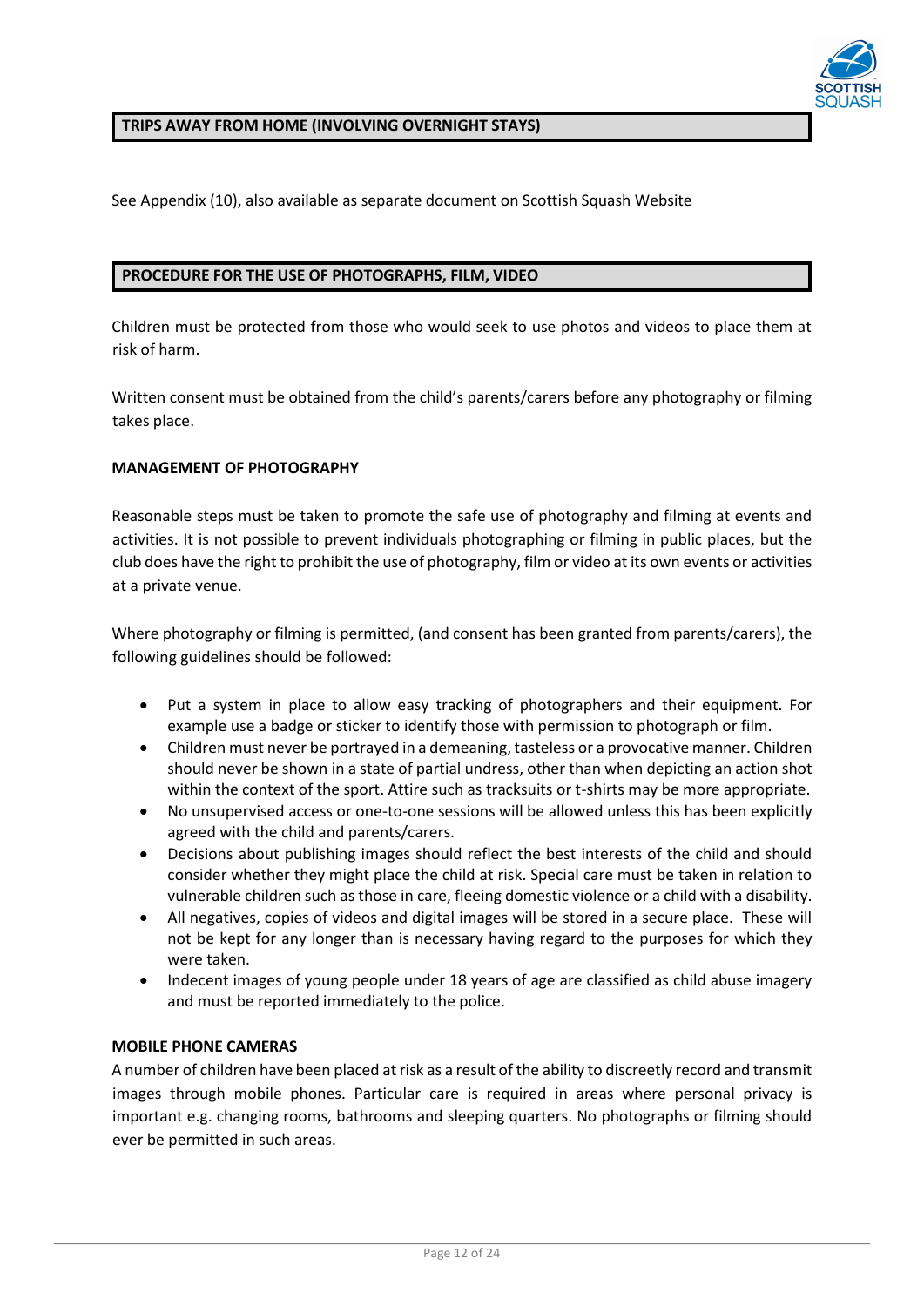

# **CONCERNS**

Anyone behaving in a way which could reasonably be viewed as inappropriate in relation to filming or photographing should be reported to the Club Child Wellbeing & Protection Officer, or the police.

# **COMMUNICATION TECHNOLOGY & SOCIAL MEDIA**

Communication technology and social media developments advance extremely quickly, meaning ways in which we communicate and receive and absorb information are changing all the time. This provides a great opportunity for clubs to promote their activities and communicate easily with members. But it can also put children and young people at considerable risk, which is why safeguards must be put in place.

Adults who seek to harm children have been known to use technology and social media to "groom" children. This area is now specifically addressed by the Protection of Children and Prevention of Sexual Offences (Scotland) Act 2005. It is also widely acknowledged that children can be harmed by the behaviours and actions of their peers for example, on-line bullying and sexting.

The following guidelines should be met in order to safeguard all parties when communicating using texting/social media:

- all communications from the club with children should be open, transparent and appropriate
- messages should only be sent to communicate details of meeting points, training, match details, competition results etc. The same message should be sent to every member of the group/team
- it should always be clear that it is the club who is communicating information one-to-one messaging arrangements between sports volunteers/staff should be strongly discouraged and safeguards should be in place and settings adjusted to prevent this happening
- messages should never contain any offensive, abusive or inappropriate language. They should not be open to misinterpretation
- written permission must be sought from parents/carers to communicate with children under 16 years via technology/social media
- parents should be offered the option to be copied in to any messages their child will be sent
- consent to communicate via technology/social media should be sought directly from young people aged 16 to 18. Though consent from parents/carers is not required for this age group it is recommended that parents/carers are informed of the intention to communicate with their children
- children and young people should be informed about the means of communication at the club. They should also be given information on how to keep themselves safe and who to report any concerns to in the [Club's Name]
- All concerns about the inappropriate use of technology and social media will be dealt with in line with the Procedure for *Responding to Concerns about a Child*. This may include the concerns being reported to police
- All phone numbers/email addresses of children and young people should be recorded and kept securely in a locked cabinet or password-protected electronic file or database
- The number of people with access to children and young people's details should be kept to a practical minimum. A record should be kept of their numbers/addresses by the Club Child Wellbeing & Protection Officer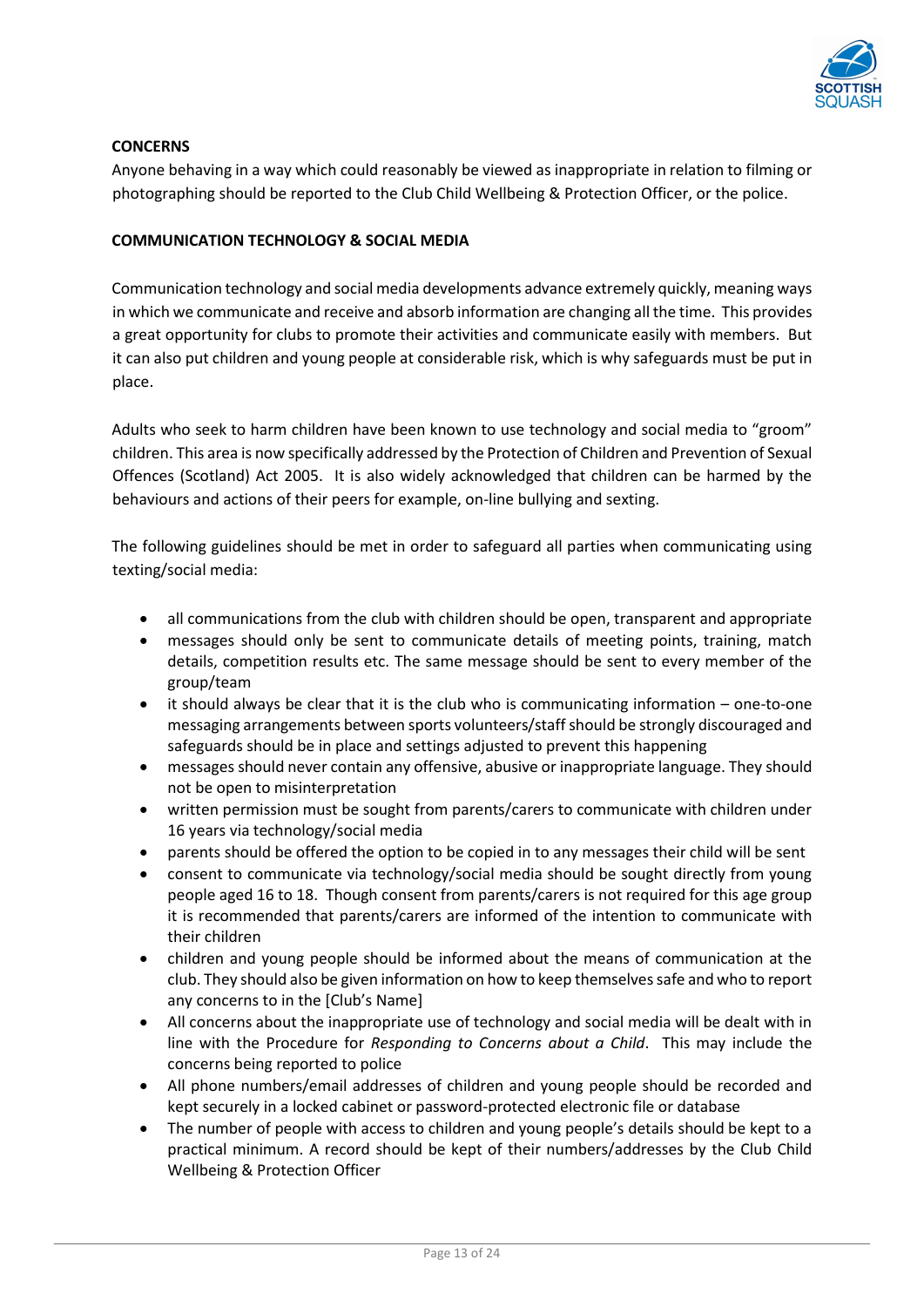

### **For more information on the Social Media Policy within Scottish Squash please see website.**

#### **Use of Images and Information**

- Information published on the websites/social networking sites must never include personal information that could identify a child e.g. home address, email address, telephone number of a child. All contact must be directed to [Club Name]. Credit for achievements by a child should be restricted to first names e.g. Tracey was Player of the Year 2002.
- Children must never be portrayed in a demeaning, tasteless or a provocative manner. Children should never be portrayed in a state of partial undress, other than when depicting an action shot within the context of the sport. Attire such as tracksuits or t-shirts may be more appropriate.
- Information about specific events or meetings e.g. coaching sessions must not be distributed to any individuals other than to those directly concerned.

#### **CLUBHOUSES AND CHANGING ROOMS**

Children are particularly vulnerable in the changing area of sports facilities

Bullying can occur where children are left unsupervised in changing areas. It is recommended that particular attention is given to the supervision of children aged 10 and under in changing rooms.

Adults should avoid changing or showering at the same time as children. If limited changing facilities mean that adults and children must share, adults must take care to protect the modesty and privacy of themselves and the children. Parents/carers should be made aware if this is likely to be the case.

An adult should not be alone with a child in the changing areas. If possible more than one adult should supervise changing areas. Extra vigilance may also be required if there is public access to the venue.

If children are uncomfortable changing or showering in public, do not pressure them to do so.

If you need to use a changing room for another purpose, such as a team talk, wait until all children are fully dressed.

No photography or filming should be allowed in changing areas.

#### **Mental Wellbeing**

A significant impact of lockdown has been on the mental wellbeing of the general population. It will have affected everyone, including children and young people, in different ways depending on individual circumstances and experiences. Some may have experienced their own mental health challenges while others may have lived with parents/carers whose mental health has been impacted by the lockdown.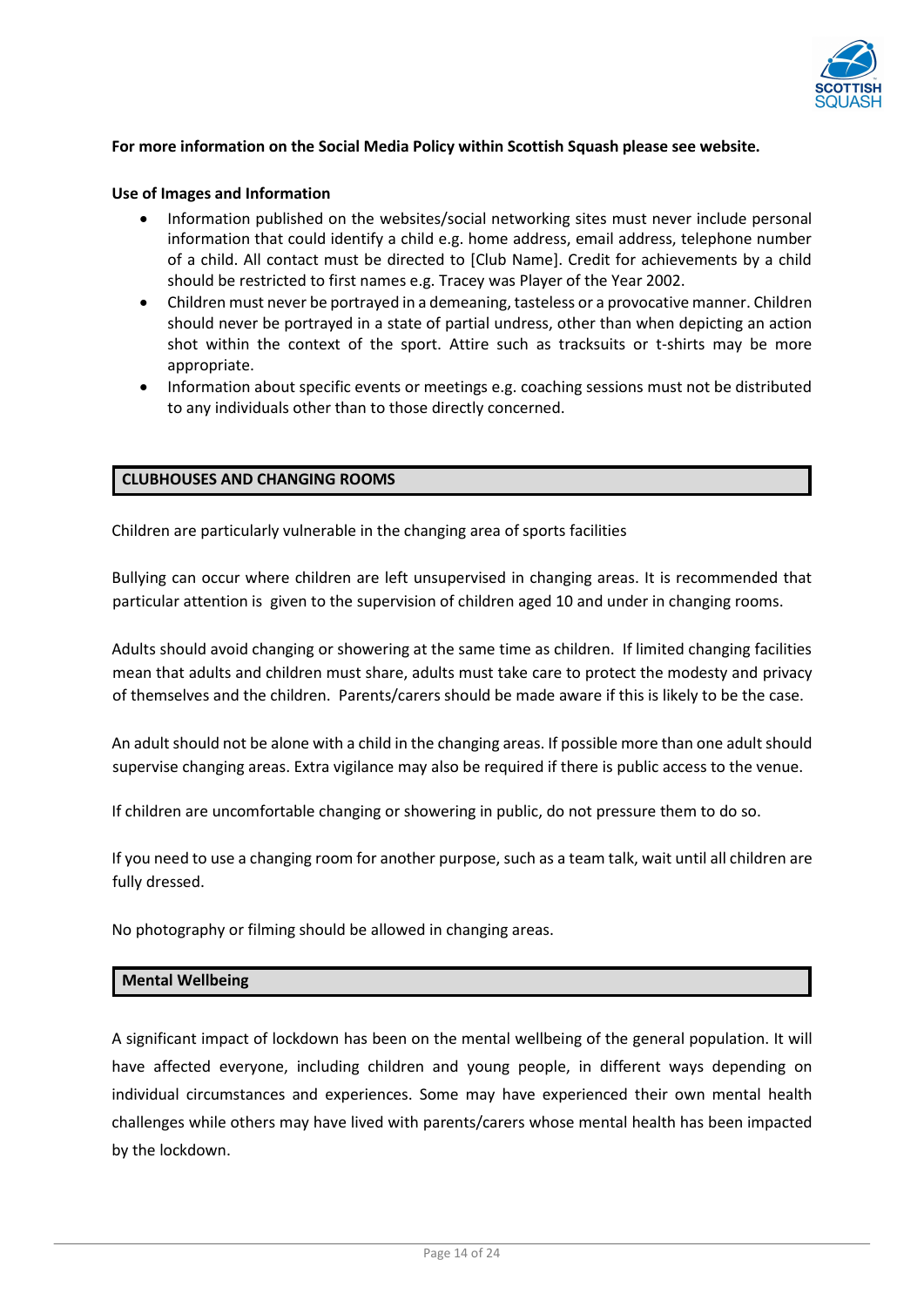

Furthermore, children and young people who suffer from social anxiety may find the transition back into group activity a struggle, and if they do, may require extra support. For some there may be some general anxiety around COVID 19 and social distancing.

It is important that coaches are sensitive to children and young people's mental wellbeing. That they are understanding that individuals will be experiencing the return to sport in different ways and that they are empathetic and supportive of this.

If coaches have concerns regarding the mental wellbeing of a child or young person and require further support, they should follow the appropriate steps in their club's Responding to Concerns procedure.

- Be aware of children and young people's general mental wellbeing
- Offer empathy and support to children who are experiencing mental wellbeing
- Follow Responding to Concerns procedure where appropriate

- Be mindful of financial hardship as a barrier to participation and explore opportunities where available to support families

# **Potential for an Increase in Child Wellbeing and Protection Concerns**

It is known that the number of referrals about incidents of domestic abuse and child abuse increased during the lockdown period. There will be many children who have heard, seen or experienced some traumatic or difficult events during this time. Coaches will have to be alert to the signs and indicators of possible abuse or stress and be prepared for potential disclosures. As always, coaches should know what to do if they observe something that causes them concern or are approached with a concern and who they should speak to.

Some children may have found the experience of lockdown a positive one, for example those with social anxieties. For others, being separated from friends and social circles will have heightened anxieties during this period. This may manifest itself in distressed behaviour, which is a way of coping, e.g. angry outbursts, excessive drinking, self-harming. It is important that coaches are mindful of the underlying reasons for this type of behaviour and know what to do, how to support the child or young person and how to seek support for themselves from their club or governing body of sport. External organisations can also be a useful source of support, and a list of some are provided below.

#### **In Summary**

- Be alert to a potential increase in wellbeing and protection concerns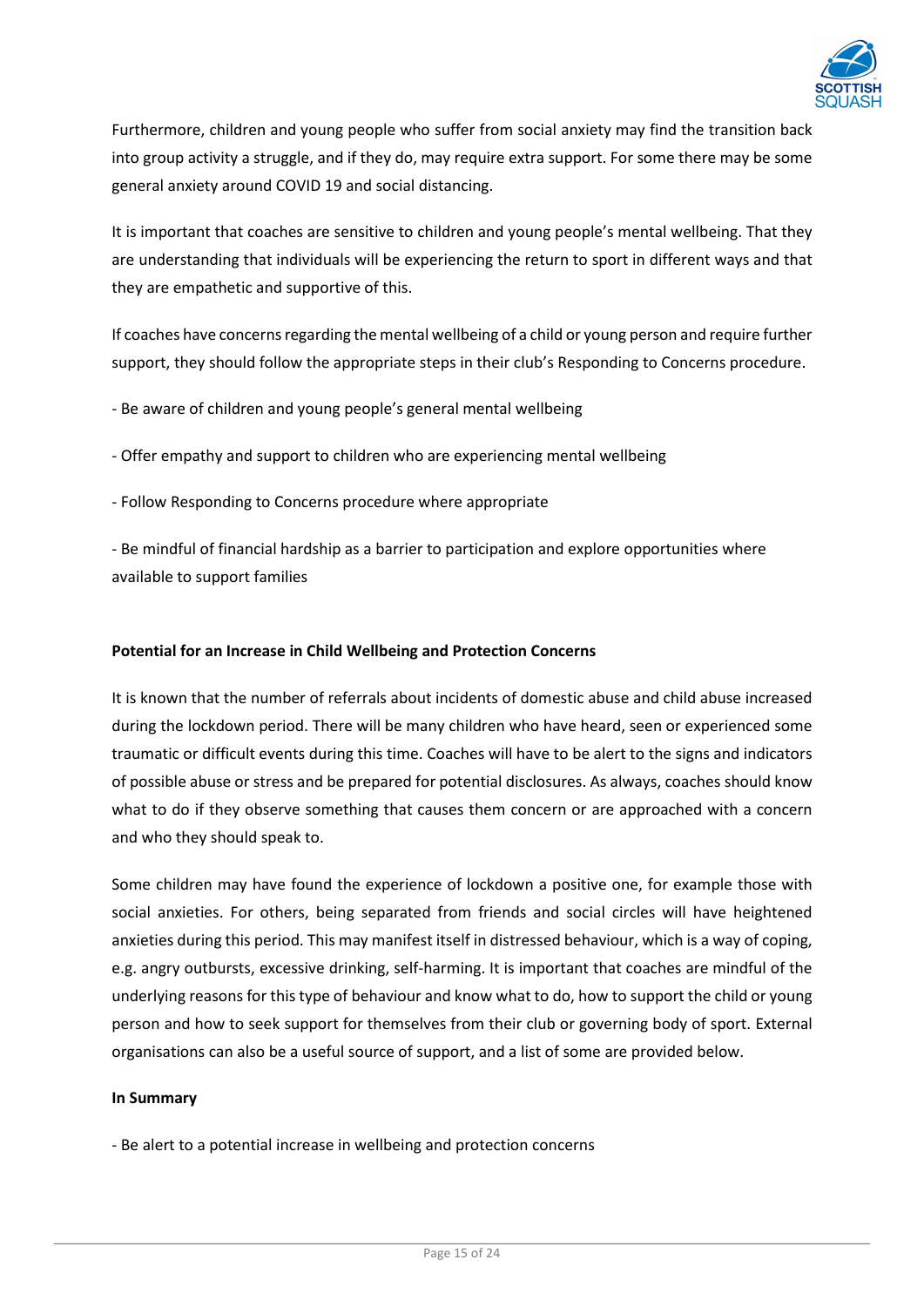

- Make the Responding to Concerns procedure widely available so that coaches, parents/carers and children and young people know who to contact with any concerns

Support, Advice and Information

| Lead Child Wellbeing & Protection Officer at<br>Scottish Squash                                   | Tel 0131 374 2020<br>child.protection@scottishsquash.org                                              |  |
|---------------------------------------------------------------------------------------------------|-------------------------------------------------------------------------------------------------------|--|
| Safeguarding in Sport service<br>(Children 1 <sup>st</sup> and <b>sport</b> scotland partnership) | Tel: 0141 419 1156<br>Email: safeguardinginsport@children1st.org.uk<br>www.safeguardinginsport.org.uk |  |
| ChildLine                                                                                         | Tel: 0800 1111<br>www.childline.org.uk                                                                |  |
| ParentLine Scotland                                                                               | Tel: 0800 0282233<br>www.children1st.org.uk/help-for-families/parentline-<br>scotland                 |  |
| Respect Me: Scotland's anti-bullying service                                                      | www.respectme.org.uk                                                                                  |  |
| SAMH: Scottish Association for Mental Health                                                      | Tel: 0344 800 0550<br>Email: info@samh.org.uk<br>https://www.samh.org.uk/informationservice           |  |
| Young Minds                                                                                       | www.youngminds.org.uk                                                                                 |  |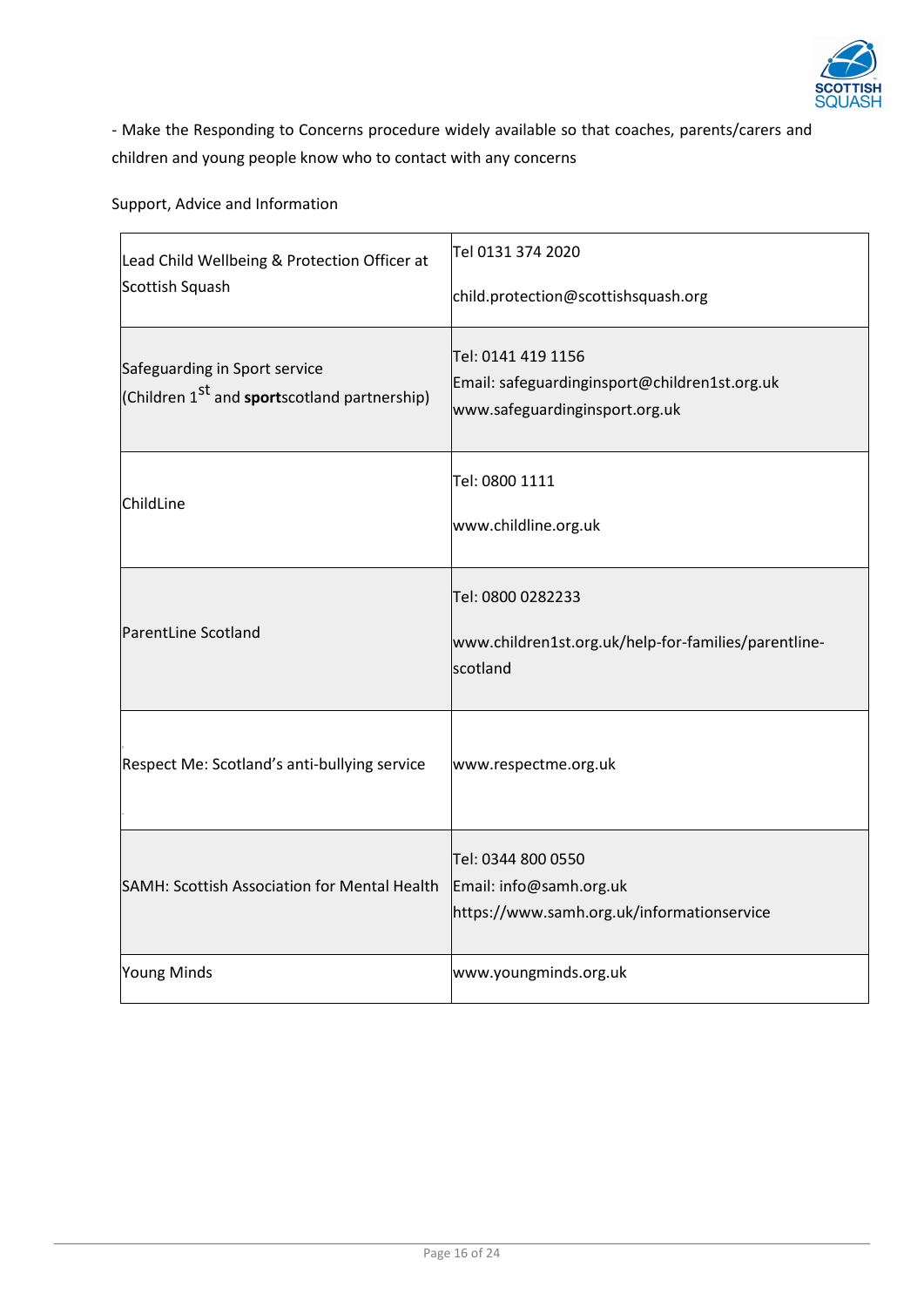

# **SUPPORT AND TRAINING FOR ADULTS WORKING WITH CHILDREN**

Any adult who regularly works with children in sport may be the person that a child chooses to tell about abuse, or other things that are worrying them. It is vital that adults know how to respond and know how to share information with those who can help.

Those people working with or making decisions about children should be suitably trained, qualified and supported. They should:

- Know the contact name and details of the Club Child Wellbeing and Protection Officer (CWPO)
- Have signed the code of conduct for working with children
- Know and understand the good practice guidelines
- Know and understand the responding to concerns procedures
- Be aware of other relevant policies
- Attend *Safeguarding & Protecting Children in Sport*, (or another basic child protection awareness workshop) within 3 months of taking up their post.

Consider the roles at the club that need specific training and the type of training required. Attendance by individuals holding the positions with responsibility for children should be recorded carefully to keep skills and knowledge up to date.

A set procedure for responding to a wellbeing or protection concern about a child makes sure that everyone is clear on what action to take in the event of a concern being raised. The procedure is based on three steps: Respond, Record, Report.

The following principles underpin the procedure:

- The wellbeing of the child is the paramount consideration.
- Parents/carers have the primary responsibility for the safety and wellbeing of their children and where possible the club should work in partnership with parents/carers when there are concerns about a child.
- Children have the right to say what they think in all matters affecting them and to have their views taken seriously (Article 12, UNCRC). It is important therefore to seek the views of the child, where relevant and appropriate, and to seek their consent for further reporting of the concern.
- Where the concern about a child's wellbeing suggests that they are in need of protection, the information must be passed on to police/social work with or without the child's consent for the purposes of their protection. Allegations of abuse must always be taken seriously. **No member of the club shall investigate allegations of abuse or decide whether or not a child has been abused.**

#### **WHAT TO DO IF THERE IS A WELLBEING CONCERN ABOUT A CHILD**

Members of the sports volunteers/staff may be informed in different ways with regards to details of a concern about a child. This may be:

- a direct disclosure by a child
- through observation of a child, demonstrated by a change in their behaviour, appearance or nature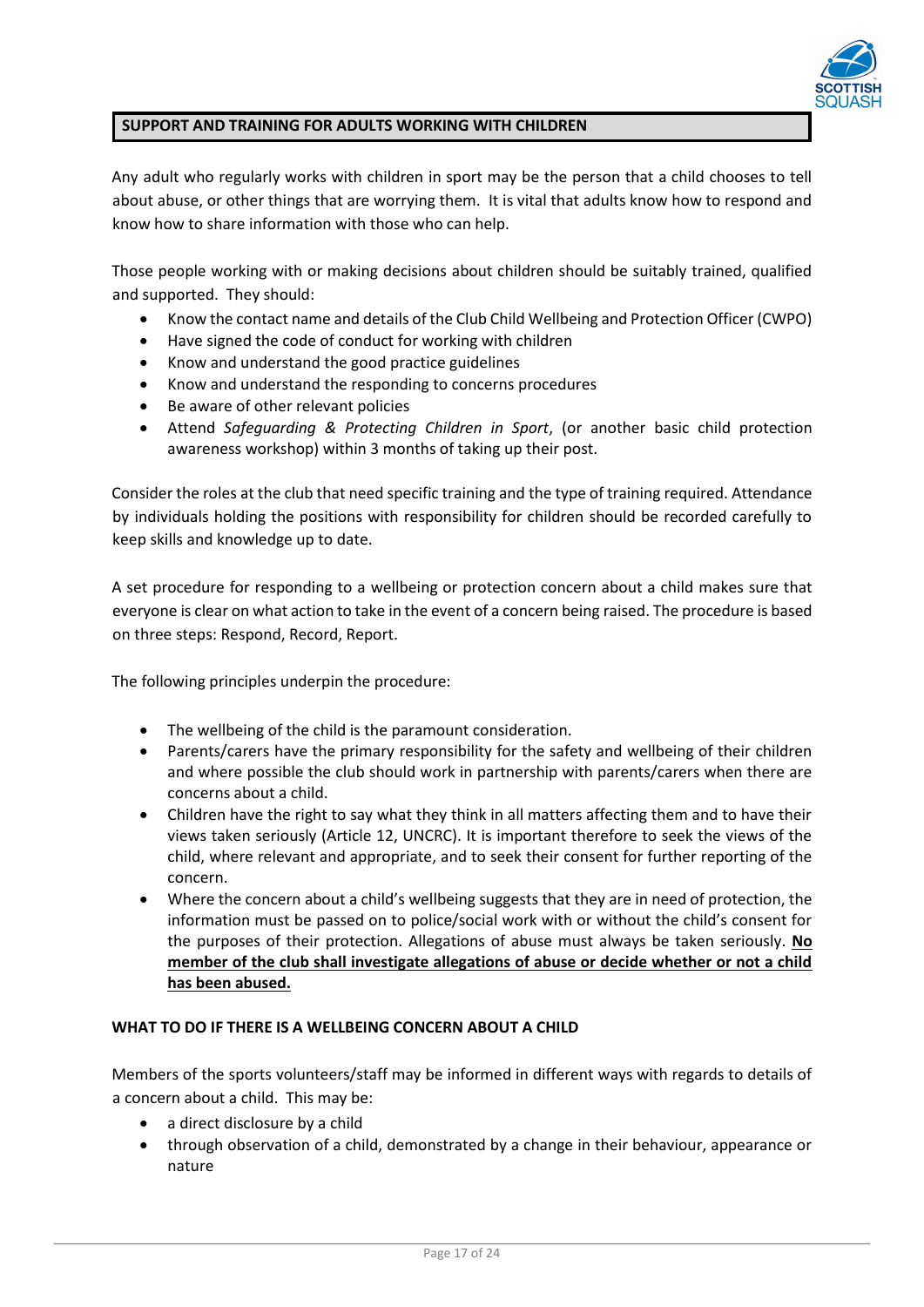

• information that is shared from another individual or organisation

### **Respond**

Any wellbeing concern about a child should be considered in line with the GIRFEC wellbeing indicators (Getting It Right For Every Child, Scottish Government approach to child wellbeing) and may be discussed with parents/carers. For example, if a child seems withdrawn, he/she may have experienced an upset in the family, such as a parental separation, divorce or bereavement.

Common sense is advised in these situations and the best interests of the child will be considered as to what is the best support for each individual child. Children will be asked who they feel is suitable to be informed and when relevant, consent should be gained from the child.

#### **Record**

Make a written record of the wellbeing concern as soon as possible using the *Concern Recording Form*, completing as much of the form as possible.

#### **Report**

All wellbeing concerns should be reported to the Club Child Wellbeing and Protection Officer as soon as possible. The CWPO may escalate the concern to the child's school or to police/social work if this is considered appropriate.

#### **WHAT TO DO IF A CHILD DISCLOSES ABUSE**

#### **RESPOND**

#### **Good practice:**

- React calmly so as not to frighten the child.
- Consider what requirements a child may need to communicate effectively (e.g. do they have an additional support needs, is English their first language etc.).
- Listen to the child and take what they say seriously. Do not show disbelief.
- Reassure the child they are not to blame and were right to tell someone.
- Avoid asking any questions. If necessary only ask enough questions to gain basic information to establish the possibility that abuse may have occurred. Only use open-ended, non-leading questions e.g. Who? What? Where? When? (never why)
- It's important to explain to the child who you may need to share information with and why. Don't promise to keep information to yourself.
- Do not introduce personal information from either your own experiences or those of other children.
- Pass on the information to the Club Wellbeing and Protection Officer/or social work services or the police without delay
- Keep a record of the information, which may need to be passed to Police or Social Work. Secure online storage is available to each club on SharePoint, through Scottish Squash and all relevant information relating to child abuse must be kept indefinitely in line with recent legislation: Limitation (Child Abuse) (Scotland) Act 2017.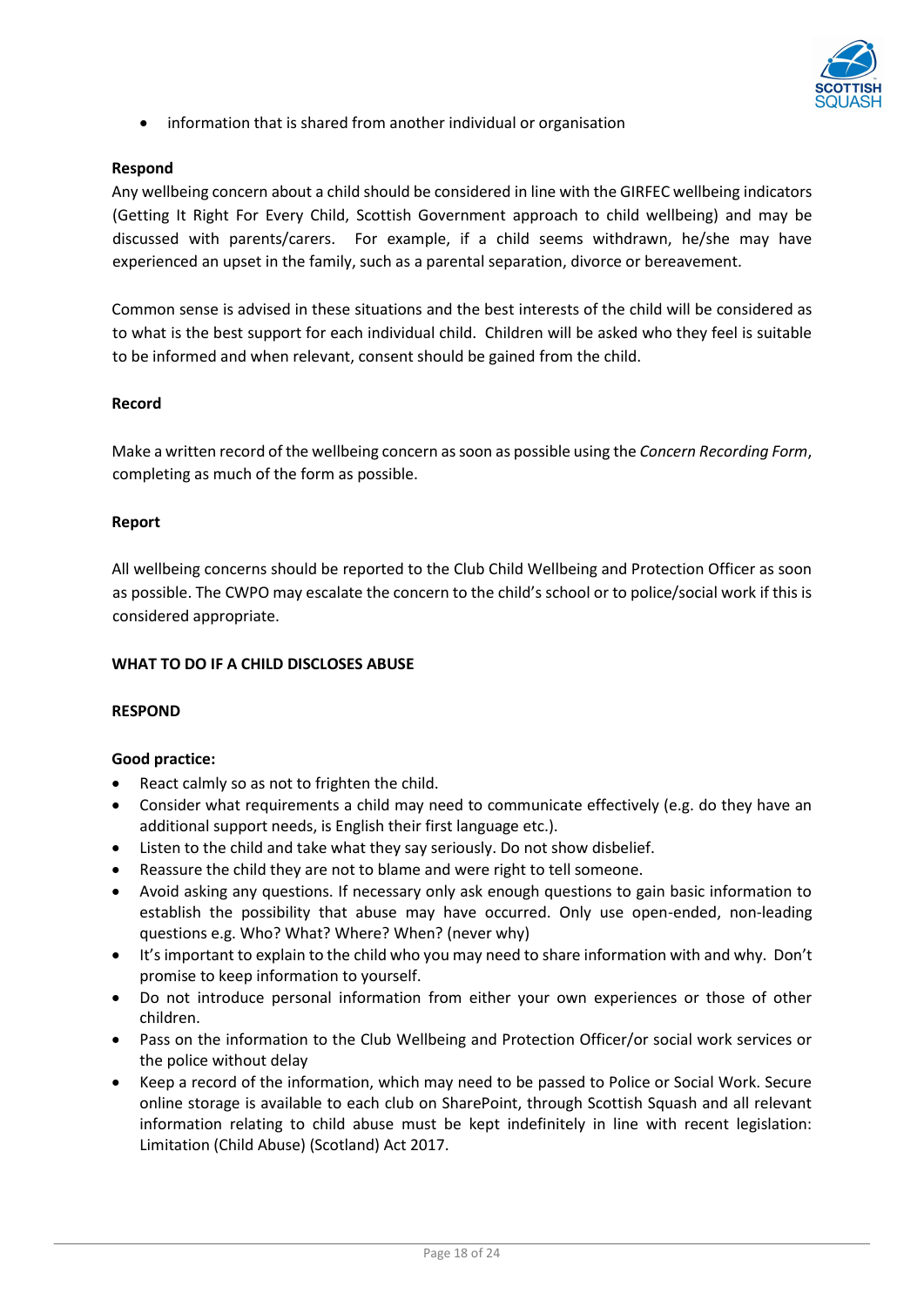

# **Avoid:**

- Panicking
- Showing shock or distaste
- Probing for more information than is offered
- Speculating or making assumptions
- Approach the individual against whom the allegation has been made
- Making negative comments about the person against whom the allegation has been made

# **RECORD**

Make a written record of the information as soon as possible using the Concern Recording Form, completing as much of the form as possible

# **REPORT**

Advise the Club Child Wellbeing and Protection Officer as quickly as possible. This should not be delayed by gathering information to complete all sections of the form. The information in the form will help the Club CWPO, police and social workers to decide what action to take next.

For advice and guidance when/if the Club CWPO is unavailable, or when an immediate response is required, contact the police and social work services directly. Record any advice.

# *Sharing Concerns with Parents/Carers*

Where there are concerns that the parents/carers may be responsible for, or have knowledge of, the abuse sharing concerns with the parents/carers may place the child at further risk. In such cases advice must always firstly be sought from the police or social work services as to when and who should inform the parents/carers.

Further guidance and support is available from the Lead Child Wellbeing & Protection Officer at Scottish Squash,

T: 0131 374 2020 E: [child.protection@scottishsquash.org](mailto:child.protection@scottishsquash.org)

and the Children 1st Safeguarding in Sport Service: T: 0141 419 1156 E: safeguardinginsport.org.uk W: www.safeguardinginsport.org.uk

# **RESPONDING TO CONCERNS ABOUT THE CONDUCT OF AN ADULT**

In all cases where there are concerns about the conduct of an adult towards a child, the best interests and wellbeing of the child will be the paramount consideration. These procedures aim to ensure that all concerns about the conduct of an adult are dealt with in a timely, appropriate and proportionate manner. No member of the club in receipt of information that causes concern about the conduct of an adult towards children shall keep that information to himself or herself, or attempt to deal with the matter on their own.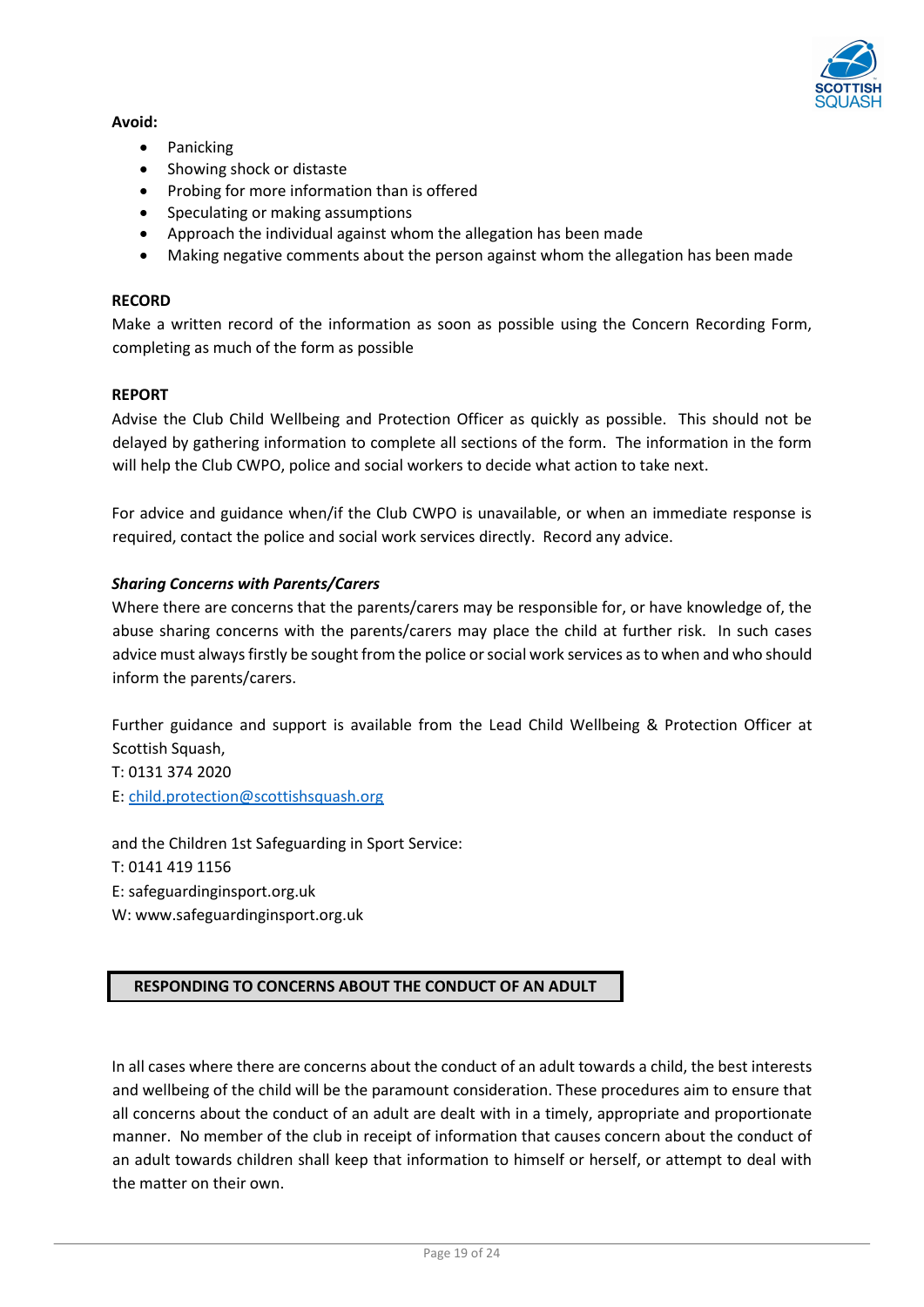

At any point in responding to concerns about the conduct of an adult, advice may be sought from the police or social work services.

If the club is notified that a member of staff is under consideration for listing by Disclosure Scotland, a precautionary suspension should be put in place pending the outcome. A suspension is not a form of disciplinary action.

# *Initial Reporting of Concerns*

Any concerns for the wellbeing of a child arising from the conduct of an adult must be reported to the Club Child Wellbeing and Protection Officer on the day the concern arises, as soon as practically possible.

Where the concern is about the Club Child Wellbeing and Protection Officer, concerns should be reported to the Chief Executive /Chair of the Board or similar senior figure and Scottish Squash*.*

# *Record*

Make a written record of the information as soon as possible using the *Concern Recording Form, appendix (9)* completing as much of the form as possible.

# *Report*

Advise the Club Child Wellbeing and Protection Officer as quickly as possible. This should not be delayed by gathering information to complete all sections of the form. The information in the form will help the Club CWPO to decide what action to take next.

For advice and guidance when/if the Club CWPO is unavailable, or when an immediate response is required, contact the CWPO's designated deputy.

Actions taken and reasons for decisions shall be recorded (in the order in which they happen) on the *Concern Recording Form*. This should be signed and dated by the Club Child Wellbeing and Protection Officer or the person appointed to manage the response process.

# *1. Establish the Basic Facts*

Once the concerns have been reported, the Club Child Wellbeing and Protection Officer, or the person appointed to manage the response process will:

- Establish the basic facts
- Conduct an initial assessment of the facts in order to determine the appropriate course of action
- Consult external agencies such as the police and social work services for advice at any time. This is important because they may hold other important information which, when considered alongside the current concerns, builds a significant picture of concern.

# *2. Conduct an Initial Assessment*

The purpose of the initial assessment is to clarify the nature and context of the concerns. It should determine if the adult's conduct was inappropriate behaviour, serious poor practice/misconduct or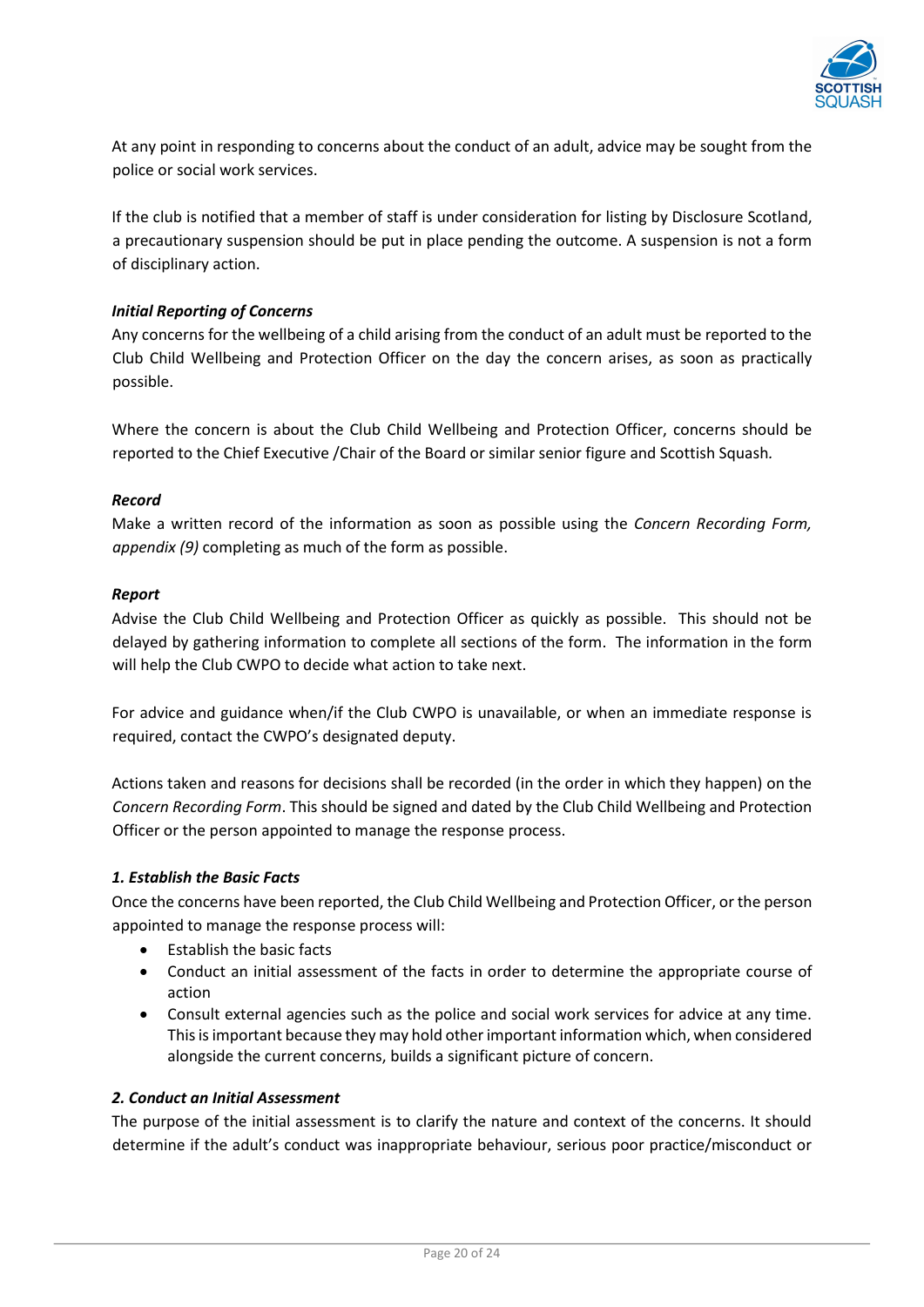

whether there is reasonable cause to suspect an adult's behaviour and conduct has been criminal. Every situation is unique so guidance cannot be prescriptive.

- Where the established facts support a concern of criminal behaviour, the initial assessment will not form part of the disciplinary investigation
- Subject to the nature and seriousness of the situation, if it is not clear at this stage whether a criminal offence may have been committed, the member of staff/volunteer *may* be approached as part of the information gathering process.
- Where the nature and seriousness of the information suggests that a criminal offence *may* have been committed, or that to assess the facts may jeopardise evidence, advice will be sought from the police before the adult is approached.
- An initial assessment of the basic facts may require the need to ask a child some basic, openended, non-leading questions solely with a view to clarifying the basic facts. It may also be necessary to ask similar basic questions of other children, or other appropriate individuals.
- Interviewing children about possible abuse and criminal offences is the sole remit of specially trained police officers and social workers. Questioning of children by those conducting an initial assessment should always be avoided as far as possible. If it is necessary to speak to the child in order to clarify the basic facts, best practice suggests that consent is obtained from a parent/carer.

# **Possible outcomes of initial assessment:**

- (i) No further action (facts do not substantiate complaint)
- (ii) Situation is dealt with under Club Disciplinary Procedures
- (iii) Child Protection investigation (jointly by police and social work services)
- (iv) Criminal investigation (by the police). The results of a criminal investigation may well influence the disciplinary investigation, but not in all cases
- (v) Civil proceedings (by the child/family who raised the concern)

# **Initial assessment supports concerns about poor practice and/or misconduct**

In the event of an investigation into the conduct of a member of the sports volunteers/staff, all actions will be informed by the principles of natural justice:

- They will be made aware of the nature of the concern
- They will be given an opportunity to put forward their case
- The club will act in good faith, ensuring the matter is dealt with impartially and as quickly as possible in the circumstances

Any impact on a child's wellbeing caused by an adult's poor practice/or misconduct will be managed under the club's disciplinary policy. Pending the outcome of an investigation, precautionary suspension will be considered in all cases where there is a significant concern about the conduct of an adult towards a child.

Where the circumstances meet the referral criteria set out in the Protection of Vulnerable Groups (Scotland) Act 2007, the sport has a **legal duty** to make a referral to Disclosure Scotland. For assistance and advice please contact Scottish Squash T: 0131 374 2020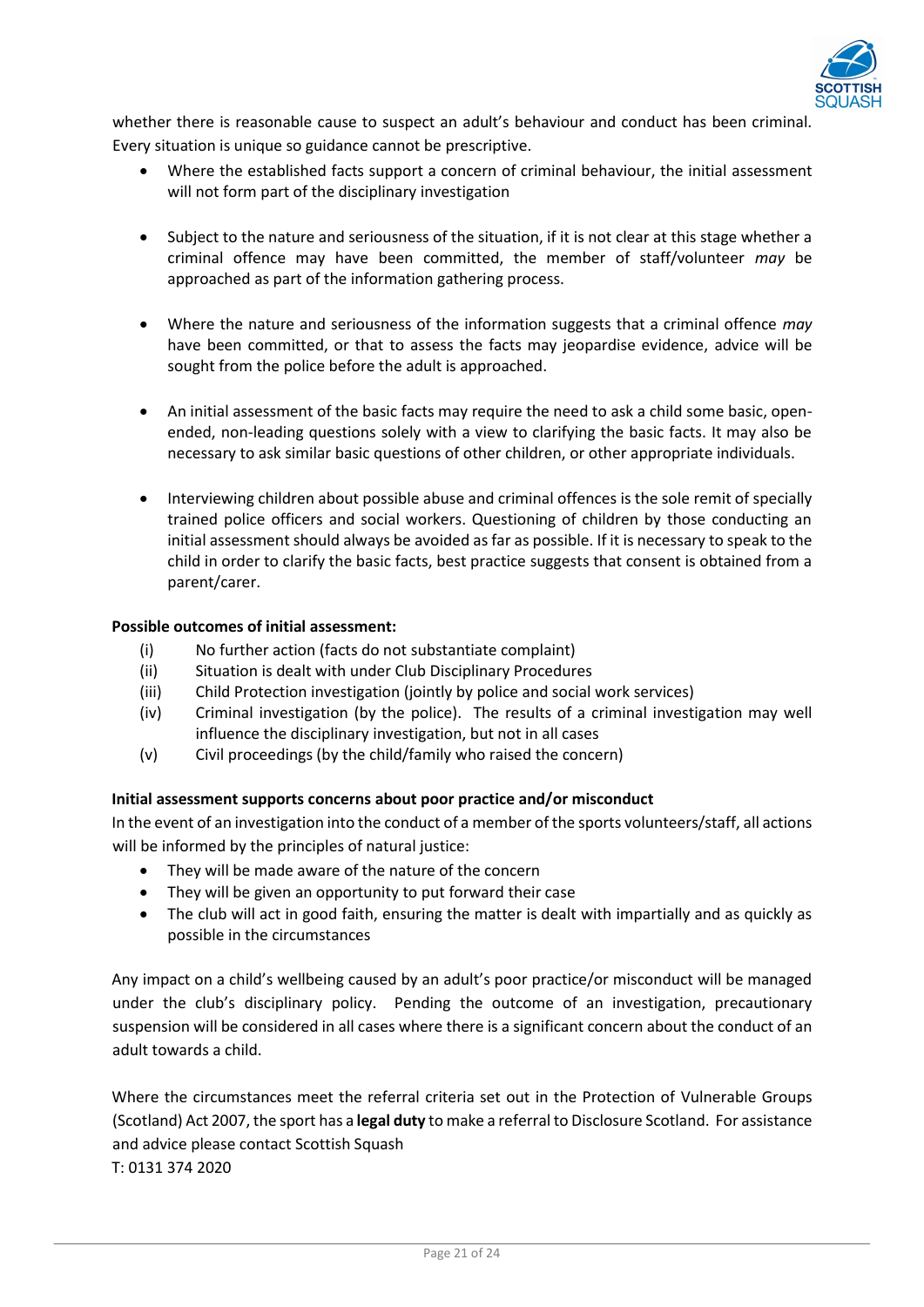

### E: [child.protection@scottishsquash.org](mailto:child.protection@scottishsquash.org)

#### **Initial assessment supports concerns about possible criminal behaviour**

If the initial assessment gives reasonable cause to suspect an adult's behaviour has been a criminal offence, the Club Child Wellbeing and Protection Officer (CWPO) will report the concerns to the police as soon as possible on the day the information is received.

Referrals to the police will be confirmed in writing by the Club CWPO within 24 hours. A copy of the Concern Recording Form will be provided to the police on request.

Appropriate steps will be taken to ensure the safety of the child(ren) who may be at risk. The parents/carers of the child(ren) involved will be informed as soon as possible following advice from the police.

Advice will firstly be obtained from the police about informing the adult involved in the concerns. If the advice is to inform them, they will be told that information has been received which may suggest an allegation of abuse or possible criminal offence. As the matter will be sub judice (i.e. under judicial consideration) no details will be given unless advised by the police. All actions will ensure the best evidence is preserved for any criminal proceedings while at the same time safeguarding the rights of the adult.

# **Precautionary Suspension**

In line with the club's disciplinary policy the adult involved must be suspended whilst an investigation is carried out. The adult will be informed in writing of the reason for the suspension. Suspension is not a form of disciplinary action.

Any disciplinary action taken must not jeopardise an ongoing criminal investigation. The police should be asked for advice. The initial assessment will not form part of the disciplinary investigation.

#### **Non-recent Allegations of Abuse**

Allegations of abuse may be made some time after the event e.g. an adult who was abused as a child by someone who is still currently working with children. The same procedures will be followed in the event of an allegation of non-recent abuse. For further guidance please refer to the 'Responding to Adult Disclosures of Childhood Sexual Abuse' briefing paper at: http://www.children1st.org.uk/whatwe-do/how-we-help/safeguarding-in-sport/safeguarding-in-sport-resources/.

#### **Media**

All media enquiries relating to the conduct of a member the sports volunteers/staff should be referred to the club's nominated representative – e.g. Child Wellbeing and Protection Officer/chief executive. It is advisable to seek support from the Child Protection Officer at Scottish Squash.

Appendix (12) shows a flowchart for responding to concerns about the conduct of an adult.

Any serious breach of the code of conduct should be dealt with under the club's disciplinary procedure. Where child abuse is alleged or suspected the matter must be handed over to the police for investigation.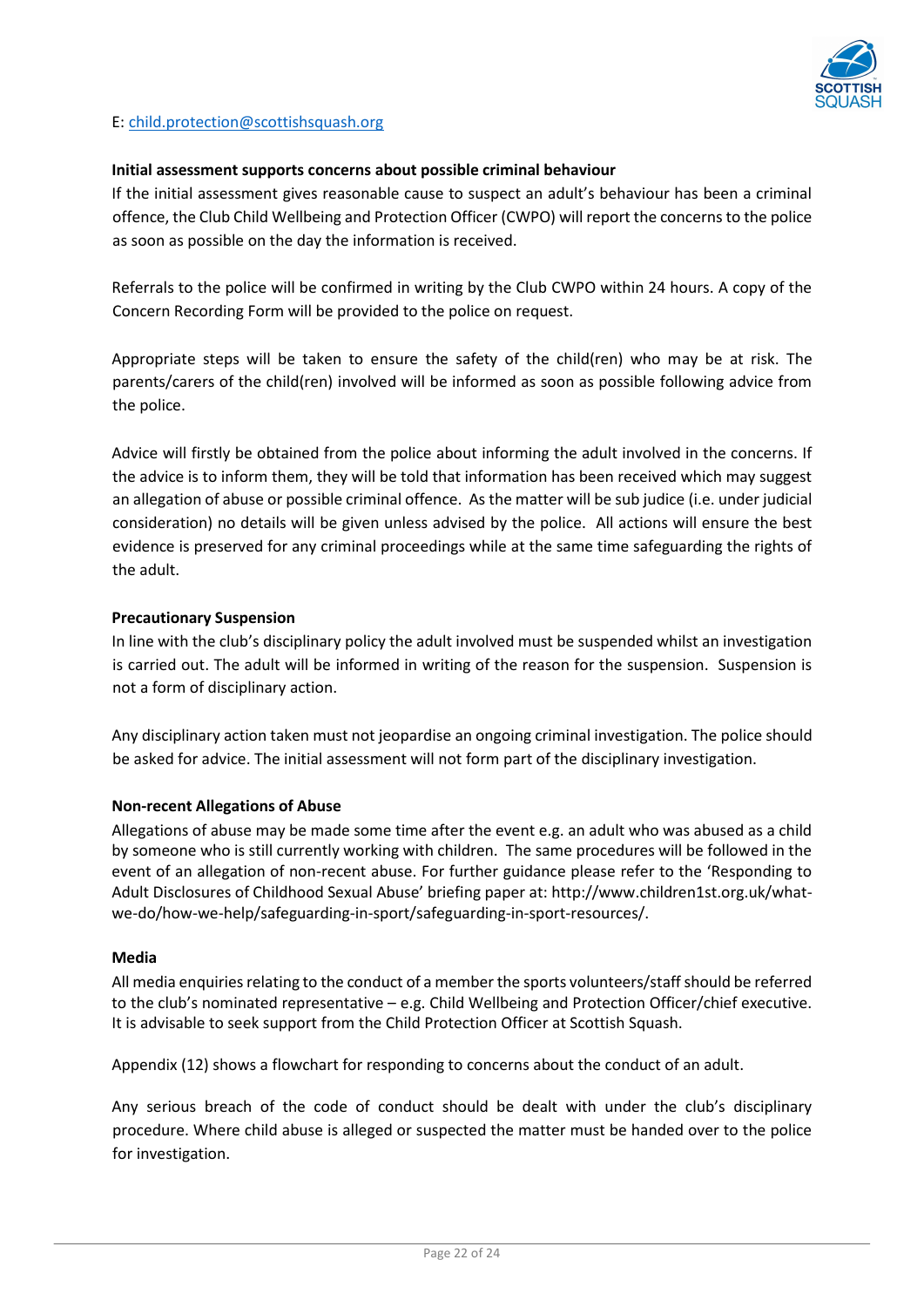

# **Special considerations – the involvement of children in disciplinary procedures**

In establishing the facts of any concern or complaint, it may be necessary to speak to a child who was involved in the alleged incident. Consideration should be given to the following:

- consent from the parents/ carer
- age, gender and background of the child
- support required from a relative or other responsible adult (not involved in the case)
- any assistance needed to communicate
- emotional state
- timing and location to accommodate the child's daily routines
- what will happen if the child becomes upset
- other information that may be relevant
- creating a setting that is not intimidating
- only those who need to be there should be present whilst speaking to the child
- questions should be clear and non-threatening

If the nature of the concerns suggests a criminal offence has occurred or that a child may have been abused, then it is the job of specially trained and competent police officers and social workers to interview the child.

#### **Making a referral to the children's list**

When disciplinary action is taken against someone in regulated work as a result of harmful behaviour towards a child, the club has a legal duty to refer the member of staff/volunteer to Disclosure Scotland so that consideration can be given to whether that individual should be barred from any kind of regulated work with children.

A referral must be made if the member of staff/volunteer:

- has been dismissed.
- would have been dismissed as a result of the incident had they not resigned, retired or been made redundant.
- has been transferred to a position that is not regulated work with children.
- would have been dismissed or considered for dismissal where employment or volunteer role was not due to end at the expiry of a fixed term contract; or,
- would have been dismissed or considered for dismissal had the contract not expired.

It is an offence NOT to refer an individual when the criteria have been met. For detailed guidance on this see <https://www.disclosurescotland.co.uk/protectionservices/referralprocess.htm> And contact [child.protection@scotishsquash.org](mailto:child.protection@scotishsquash.org)

# **CASE REVIEWS**